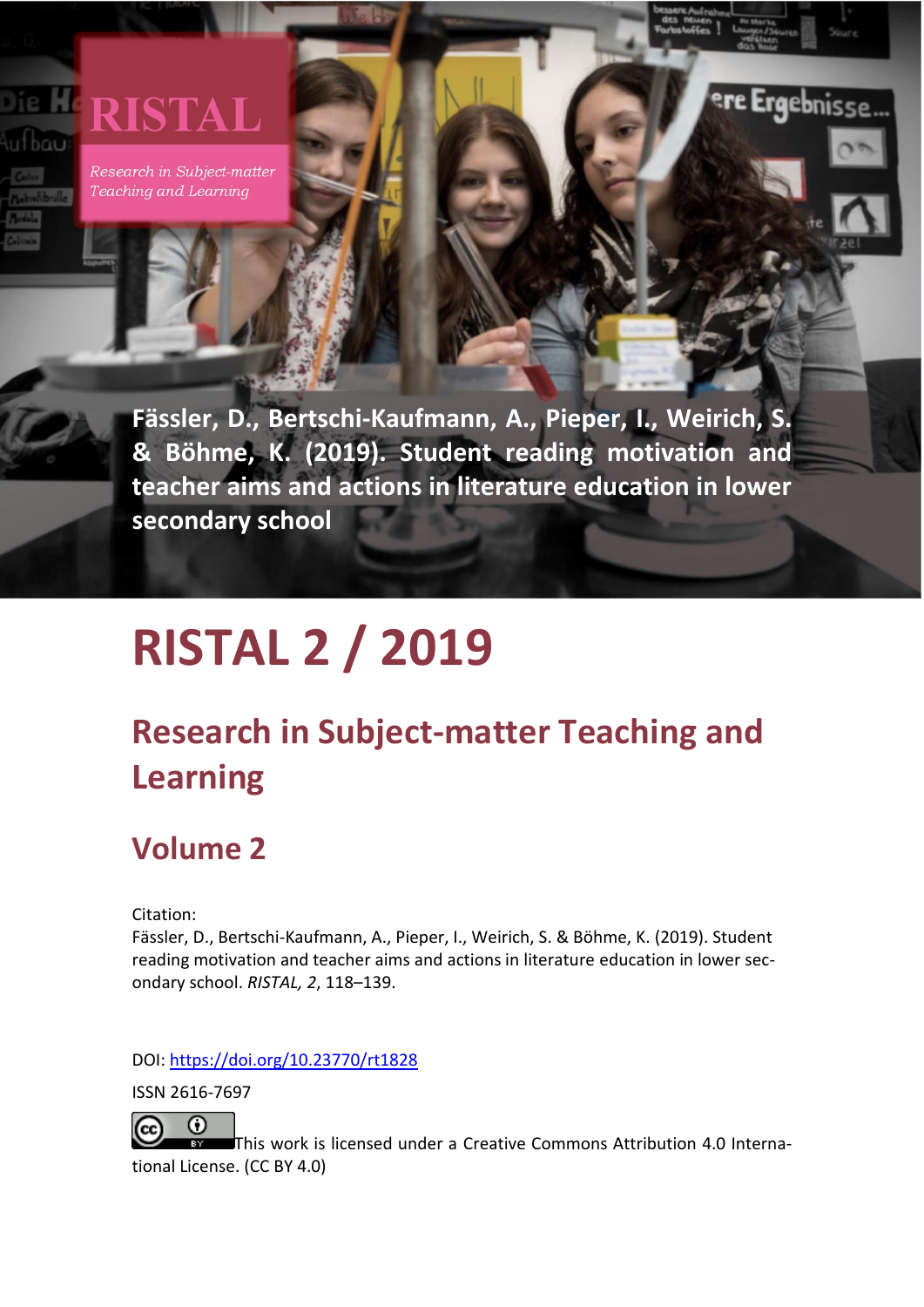# **Student reading motivation and teacher aims and actions in literature education in lower secondary school**

# *Dominik Fässler, Andrea Bertschi-Kaufmann, Irene Pieper, Sebastian Weirich & Katrin Böhme*

#### Abstract

The promotion of learning motivation is a central task of all school subjects. Literature education is expected to promote reading motivation in particular. To meet this expectation, different concepts in literature learning and teaching have been proposed. However, to date little empirical evidence exists of a direct and maybe causal relationship between reading motivation and teacher action. The TAMoLi study (Texts, Activities, and Motivations in Literature Education) uses a multi-level analysis to examine the connection between reading motivation of Swiss and German students at lower secondary level on the one hand, and the aims and actions of teachers in the literature classroom on the other (N*students* = 2.017, N*classes* = 116). The results suggest that students' reading motivation is not directly related to teachers' selfreported aims and actions. Instead, how motivated the students are to read is influenced much more by students' perception of teachers' aims and actions – in particular, by students' perception of teachers' student-oriented aims. These findings add to evidence on student motivation in mathematics and second language learning and teaching.

#### Keywords

Reading motivation, literature education, teacher actions, perception of instruction, interdisciplinary concept of student perception

# 1 Introduction: Connecting student motivation with teachers' aims and actions

Students' learning motivation has been described as a key problem in education. Learning motivation is important because it contributes to learning achievements and itself represents a relevant educational goal (Eccles, Wigfield, 2002). Accordingly, learning motivation has been examined from different research perspectives. First, from a learning and teaching perspective in the horizon of subject-matter didactics *(Fachdidaktik)*, the motivation to learn is of great importance, since it is concerned with conceiving and examining the design of lessons and methods which can influence the teaching process and students' motivation to learn. Studies on mathematics teaching, for example, have shown that the quality of lesson preparation influences student attitudes (Darling-Hammond et al., 2005). This finding is confirmed and expanded in Lipowsky's (2006) survey of international research on mathematics teaching. Summarising this research, he concludes that learning success and learning motivation are affected by teachers' knowledge and convictions as well as by teaching actions that allow an in-depth examination of subjects during lessons (e.g. through the interesting, clear, understandable and networked presentation of new contents and the activation of pre-existent knowledge).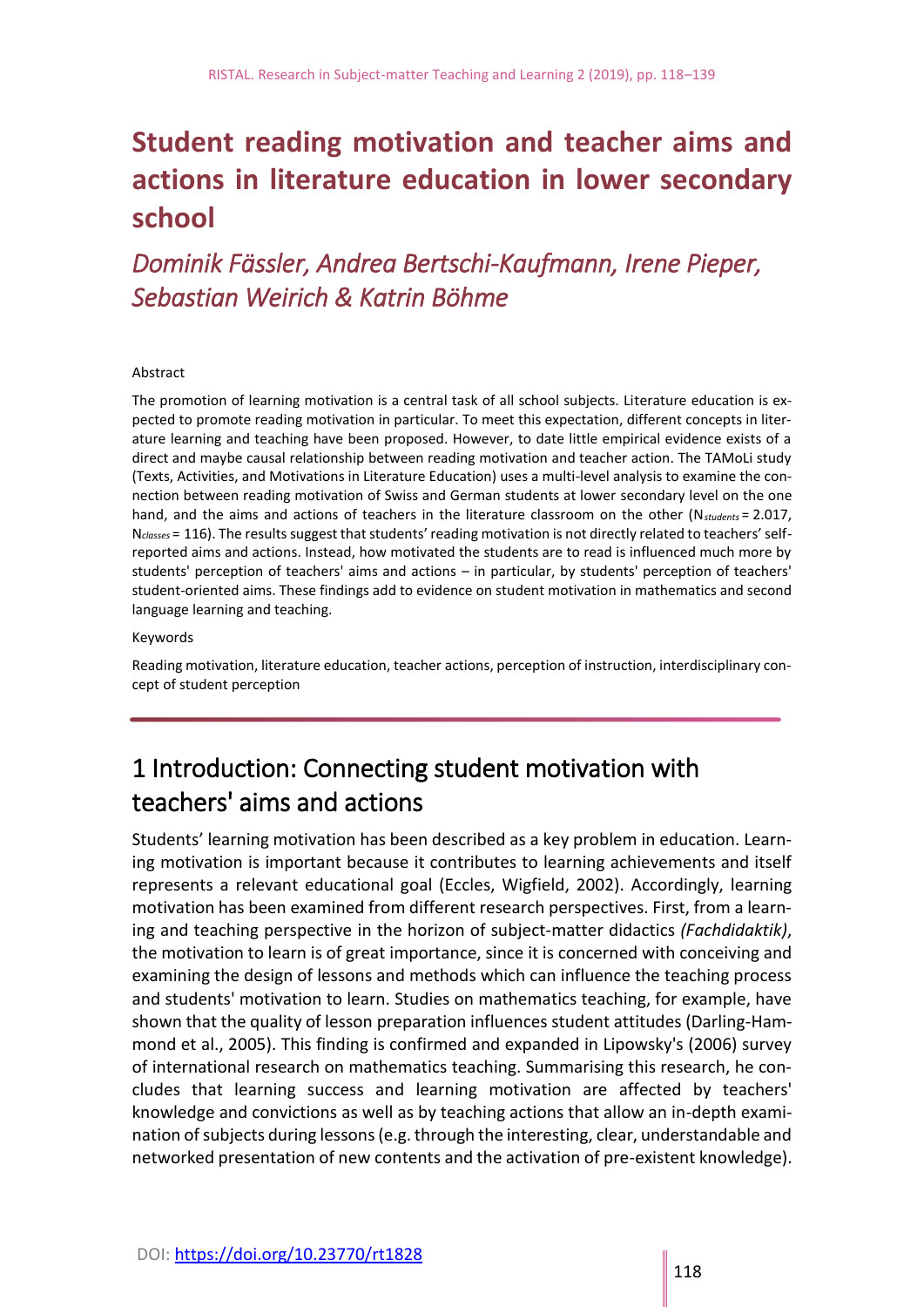A Swiss study on reading instruction, in turn, concluded that that a combination of teaching methods can improve adolescents' motivation to learn (Bertschi-Kaufmann, Schneider, 2006).

Second, psychological and pedagogical studies show that learning motivation is a prerequisite for successful teaching (Deci, Ryan, 1985). Correspondingly, promoting and stabilising reading motivation is a central task in reading and literature education. For this to happen, students should experience the access to literature offered in class as beneficial. Furthermore, they should perceive the reading of literature as a valuable activity with which they associate positive experiences and expectations for further reading (Schrijvers et al., 2016; Bertschi-Kaufmann et al., 2018).

Hence in literature education there are various concepts of literature teaching and learning associated with students' reading motivation (e.g. Witte, Sâmihaian, 2013). To date there has, however, been little inquiry into the extent to which teachers' actions in literature education do actually influence students' reading-related motivation. From the perspective of school practice, this raises the question whether high expectations regarding positive student motivation burden practitioners, and whether they are left without further support that is informed by research when reality punctures these expectations.

The present article tries to determine whether there are any connections between students' reading motivation and teachers' aims and actions in the literature classroom.

For this, multilevel analyses are conducted of student and teacher data gathered in the TAMoLi-Study<sup>1</sup>. TAMoLi is an educational study that examined the learning and teaching of literature in German L1 classes in the lower secondary level in Switzerland and Germany from the perspective of students and teachers (Bertschi-Kaufmann et al., 2018; Böhme et al., 2018; Siebenhüner et al., 2019).

Studying the lower secondary level seems particularly interesting: on the one hand, literary education can be imparted to all students as part of their general education by the end of compulsory schooling; on the other hand, adolescence counts as a critical phase in maintaining reading motivation (Bertschi-Kaufmann et al., 2018; Graf, 2007).

Finally, we connect the discussion of these results on literature education to the transversal context of learning and teaching across disciplines, whereby we address findings on teacher action and student motivation in other subjects. In doing so, we bring together perspectives from educational sciences with ones from literature learning and teaching. And we relate this to findings on subject-related learning motivation, such as those on mathematics, the natural sciences and second language teaching.

# 2 Theoretical context, assumptions and research questions

The assumption that teacher action impacts on student learning motivation is frequently discussed, but has by no means been completely confirmed (Eccles, Wigfield, & Schiefele, 1998). To support the assumption, a number of concepts are usually recruited. This

<u>.</u>

<sup>1</sup> TAMoLi: *Texte, Aktivitäten und Motivationen im Literaturunterricht der Sekundarstufe 1* [Texts, activities and motivations in literature teaching at lower secondary level].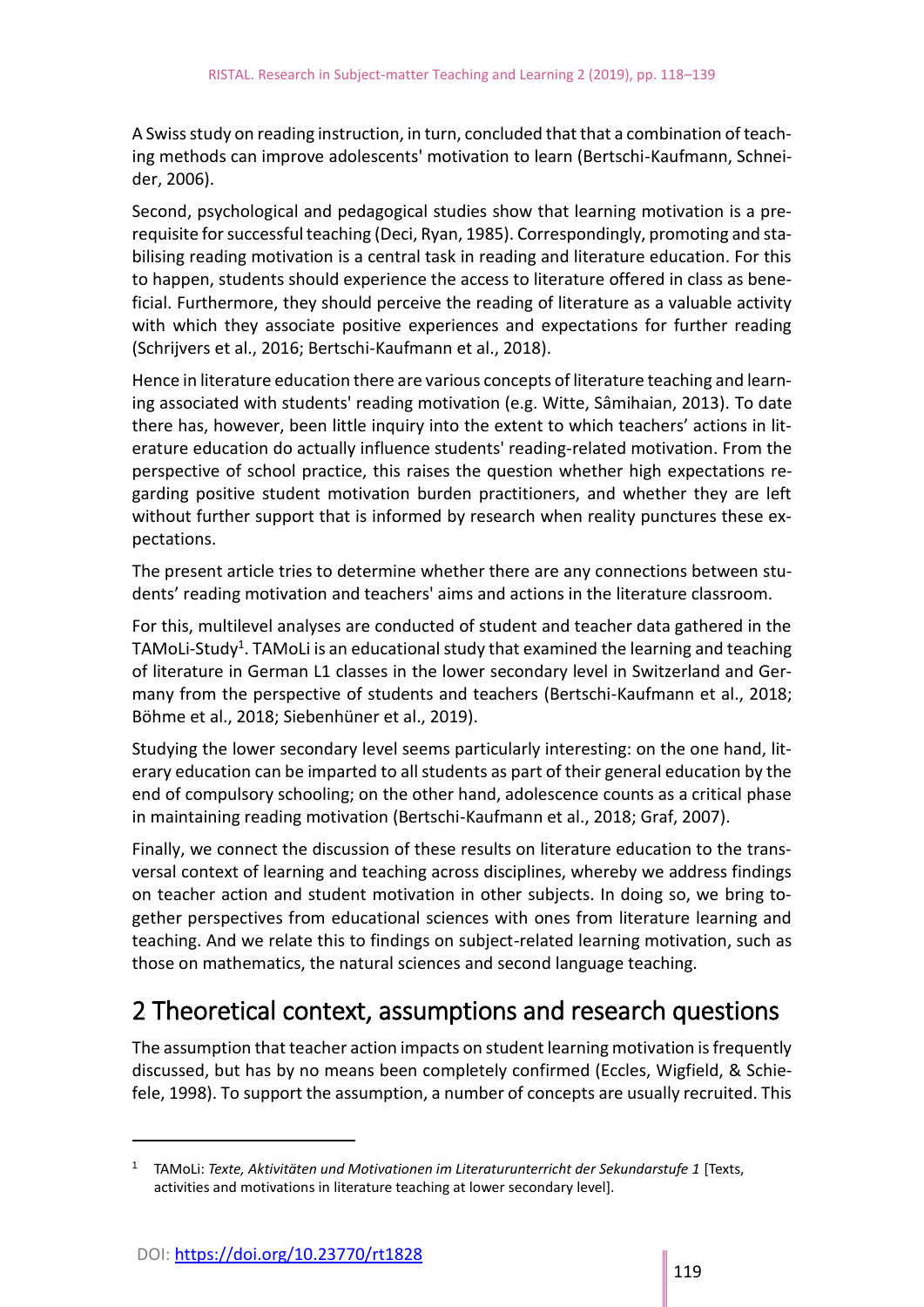is also true for the connection between literature education and student reading motivation, where teacher actions in the literature classroom are thought to influence reading motivation (Witte, Sâmihaian, 2013). The concepts employed to substantiate this are partly informed by transdisciplinary models from psychology or educational sciences; partly they have been developed in the teaching and learning of literature itself. For the purpose of this study, the following concepts were considered relevant: the aims teachers pursue in literature education; the teaching procedures they follow; the offers they extend to students to participate; and the extent to which they accentuate communication about texts.

#### *2.1 Concepts related to student reading motivation and reading engagement*

From a psychological perspective, reading motivation is understood as a bundle of different components. The most important components of (intrinsic) reading motivation include: personal reading goals; reading pleasure; and positive convictions about the topics, activities, and outcomes of reading (Guthrie, Wigfield, 2000). The reading selfconcept, i.e. expecting to achieve good reading results, is closely connected to reading motivation. It is as important as reading competence to the development of reading motivation. The interactions among reading motivation, reading self-concept and reading competence have been investigated and modelled several times (for German-speaking areas, see Möller, Schiefele, 2004).

Various predictors of reading motivation and reading competence have repeatedly been confirmed at the level of the individual (e.g. in the context of the Programme for International Student Assessment [PISA] studies, see Artelt et al., 2010). Significant predictors are: gender (young female readers are more motivated to read and they perform better than young male readers); migration background (immigrant students report higher motivation to achieve, OECD, 2010; here assessed with multilingualism); parental education; the number of books at home; basic cognitive skills; the attitude towards reading (Hurrelmann, 2004); and the reading frequency.

Focussing on reading socialisation at school, researchers associated with John T. Guthrie developed a theoretically and empirically informed teaching design – CORI (Concept-Oriented Reading Instruction). They successfully implemented CORI in interventions with teachers in primary and lower secondary school. This design aims to strengthen students' reading motivation, and – closely connected to this – their reading activity, text-related communication and reading comprehension. These aims are pursued by orienting teaching towards students' interests and by guaranteeing teaching time for autonomous student use. A core aspect of the design is the possibility to freely select from collections of text, each of which matches a corresponding school subject. The design has primarily been applied in science and mathematics teaching, where positive effects have been proven several times in reading motivation and reading achievement (Guthrie, 2004). Building on this, Guthrie, Wigfield and You (2012) reported studies that examined the influence of teacher classroom actions on students' reading motivation as well as on students' reading activity and performance. Against this background, they developed the concept of reading engagement, which denotes attentive, interactionoriented and strategy-led reading. Certain teacher actions have proven to be conducive to engaged reading. In particular, this includes teachers granting students autonomy in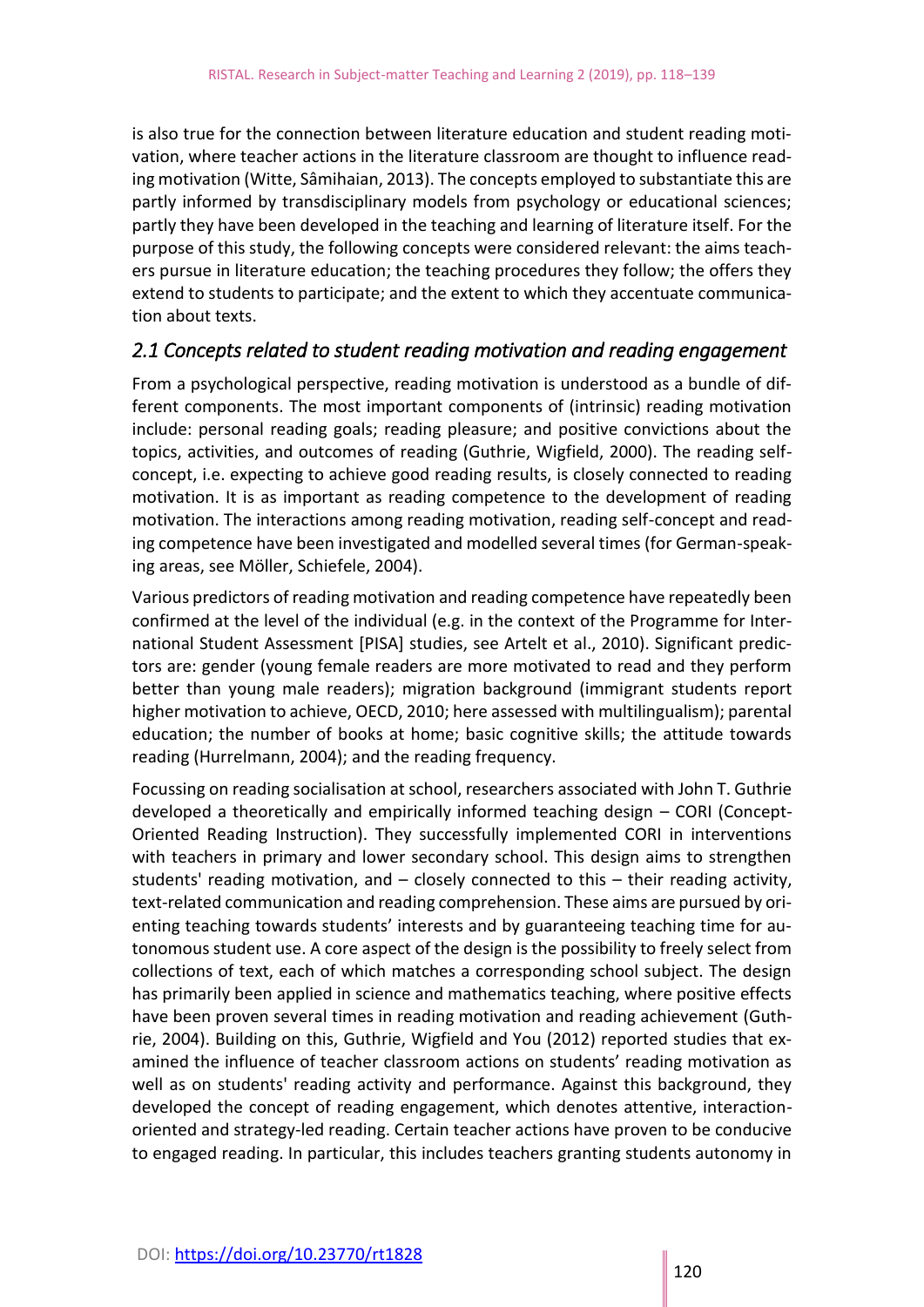text choice (participation) and stimulating text-related interaction (discussion of literature to enhance cognitive activation).

Reading motivation related to fiction has been examined in similar settings, emphasizing intervention and students' reactions. Schrijvers et al. (2019) for example report the development of empirically informed classroom interventions that successfully pursue the aims of reading literature, in particular the aim to understand characters' thoughts and actions "to foster students' insight into human nature" (Schrijvers et al. 2019, p. 8).

Concepts related to the learning and teaching of reading and literature have also been discussed in research on the professions. This research investigates teachers' attitudes and aims related to reading and literature learning and teaching. From her interviews of prospective German-speaking German teachers, Wieser (2008) develops the overarching concepts of reading motivation and literature education each of which pursues different yet overlapping aims. A survey of recommendations for reading and literature learning and teaching for the German-speaking world, shows that the concept *reading promotion* is especially associated with taking into consideration students' reading interest when it comes to text selection – reading pleasure should be kindled by connecting it to young people's existing reading interests (e.g. Nickel-Bacon, Wrobel, 2012). In contrast to this, the concept *literary-cultural education* aims more strongly at text selection that conveys significant educational contents through aesthetically crafted language and thereby expand students' established horizons (Kochan, 1990).

From a developmental perspective, research in literary socialisation has pointed out that at least two stages of crises can be expected during the school-career: One at the point when young students enter primary school and face the challenges of acquiring the ability to read and write. The second crisis comes when students are approximately 12 or 13 years old and many stop reading for pleasure. This so-called *reading puberty* has been explained by students' needs to transform the reading practices of childhood, often characterised as immersive reading of children's literature, so as to meet the new interests and demands of growing up. At the same time students become increasingly autonomous regarding their leisure time and may develop a broad range of interests (Garbe, Holle, & Jesch, 2010). According to Graf (2007) it becomes more and more important from now on to develop a variety of reading modes that prove functional in different situations: e.g. reading for instrumental reasons, for learning, for aesthetic experiences, and as an intimate practice.

#### *2.2 Teachers' aims and actions in literature education*

#### **2.2.1 The aims teachers' pursue: content orientation and student orientation**

Curricula and educational standards specify aims for the learning of literature. As such, they are a framework within which individual teachers can form their own attitudes and place their own emphases. Witte and Sâmihaian (2013) identified four paradigms in their comparative analyses of the literature curricula of six European countries (seventh to twelfth grade). These paradigms are distinguished according to the aims that guide them, namely cultural, linguistic, social, and personal growth. Two of them, namely the cultural paradigm (which focuses on literary-cultural knowledge) and the linguistic paradigm (which focuses on formal and stylistic aspects of texts), can be considered *content-oriented*. The other two, namely the social paradigm (which focuses on ethical and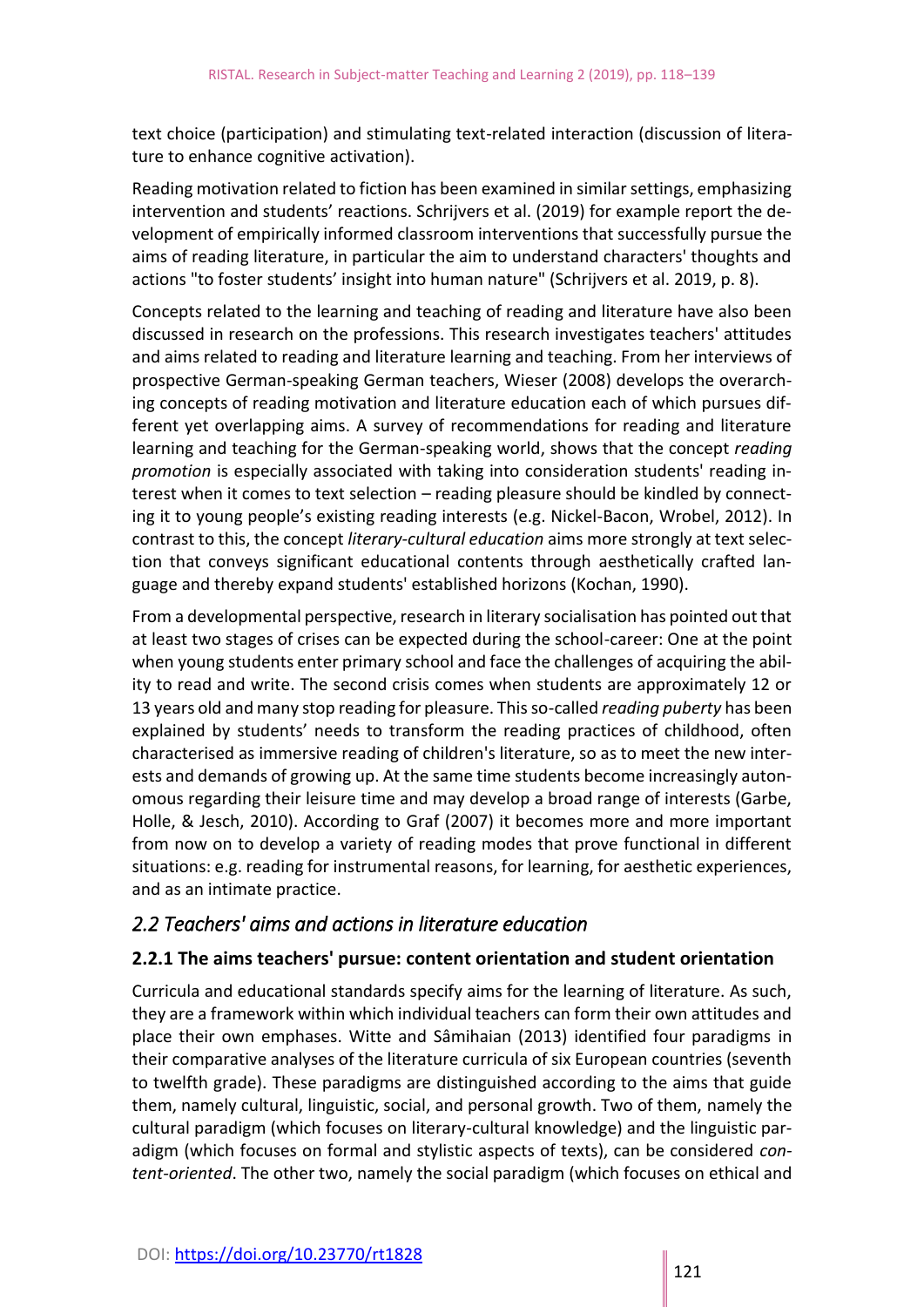social questions) and the personal growth paradigm (which aims at personal development) connect the reading of literary texts to student experiences and perceptions and can be considered *student-oriented*. There is a common assumption that when teacher aims are content-oriented (directed at literary-cultural knowledge or formal aspects of texts), this is detrimental to student reading motivation (Witte, Sâmihaian, 2013). Vice versa, it is assumed that when teacher aims are student-oriented, this has a favourable effect on student reading motivation (Schrijvers et al., 2016). However, empirical confirmation of either assumption is still largely missing.

#### **2.2.2 The procedures teachers follow: literary gallery and literary workshop**

Teaching procedures are the actions by which teachers stimulate or guide student learning. For the teaching of literary texts, two types of procedures have been distinguished: those characteristic of the *literary gallery* and those characteristic of the *literary workshop* (Reid, 1988). The literary gallery takes an analytic approach to, mostly, canonical texts, so as to facilitate an experience of the quality of the literary (Eggert, 2002). The literary workshop, in contrast, takes a creative, activity-oriented and multimodal approach to literary texts. This approach lends itself more to the student-oriented paradigms that aim to promote social and personal growth. In terms of its effect on reading motivation, common views hold that the literary workshop approach with its student orientation is superior to the literary gallery, as the latter lacks a direct relationship to the learner (Witte, Sâmihaian, 2013). This assumption is supported by theoretical arguments from learning psychology and reception aesthetics (Deci, Rian, 1985; Spinner, 2016). It has, however, hardly been empirically tested.

#### **2.2.3. The participation teachers extend to students**

Student participation and the possibility to contribute to the course and contents of lessons are considered important contributors to learning motivation. This is reflected in the psychological concept of autonomy support (Ryan, Connell, & Deci, 1985), according to which teachers support students' autonomy by allowing them to select from among a range of options that provide meaningful learning content according to central learning goals. Participation and autonomy support furthermore entail support that increasingly enables students to make choices regarding their learning and, thereby, experience learning as self-determined (Deci, Ryan, 1985). Evidence shows that when teachers support student autonomy, this positively effects students' motivation to learn, this is especially true of their intrinsic motivation (Ryan, Deci, 2000). For reading motivation in particular, there is evidence that autonomy support contributes to its development. Guthrie and Wigfield (2000), for example, refer to various studies on reading instruction which demonstrate that when students can select texts that are of interest to them and when they are involved in teaching decisions, it promotes their motivation to read (Guthrie, Wigfield, 2000). It seems reasonable to assume that participation has a similar positive effect on reading motivation in literature education, too. However, in this specificity, this assumption needs to be empirically tested.

#### **2.2.4 The cognitive activation teachers offer to students**

Communicating about literature is central to literature learning and teaching because it facilitates understanding among readers about their reading experiences, about the constitution of textual meaning and attention to particular textual characteristics. The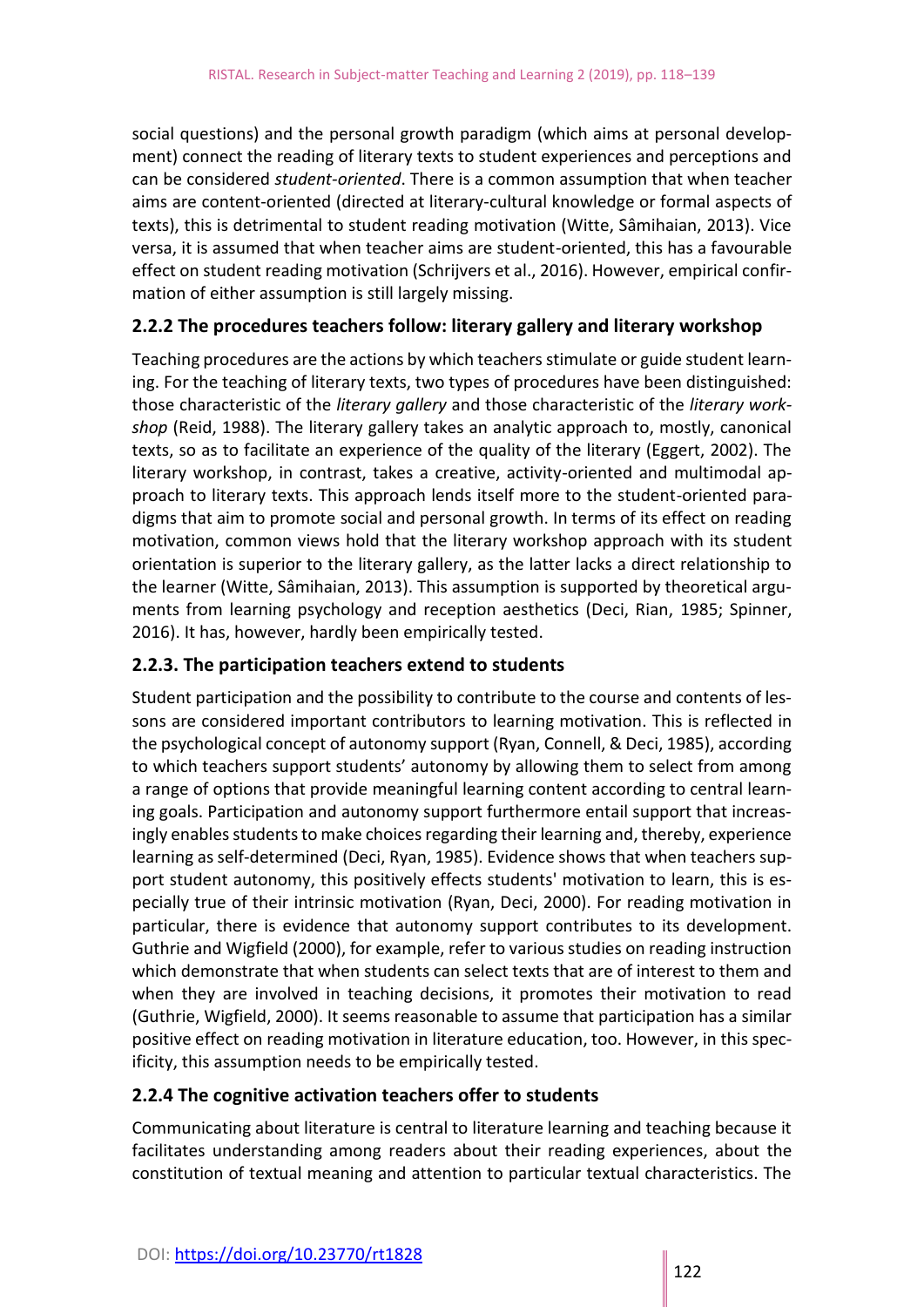ability to exchange views about texts is, therefore, also a dimension of reading competence, as modelled in socialisation accounts of reading (Hurrelmann, 2004). In this context there is a connection to the concept of cognitive activation, which is a feature of quality teaching in several school subjects. Cognitive activation includes, on the one hand, tasks which prompt the examination of the objects studied; and on the other hand, classroom communication in which students in a class collectively engage with each other about the object that is studied (follow-up communication), in addition to ways to process texts. The notion of cognitive activation within the larger domain of communication about texts draws on the constructivist view that sustainable knowledge structures only emerge through in-depth examination of the object of learning, examination that allows deep information processing (e.g. Brophy, 2000). Evidence for this constructivist assumption, as well as for the connection between conversations that activate cognition and the development of learning motivations has, so far, mainly been provided for mathematics teaching (Leuders, Holzäpfel, 2011). We assume a similar positive connection between follow-up communication and reading motivation also for literature teaching, in which text-related tasks and conversations are central. However, as far as literature education is concerned, empirical studies on the concrete form and efficacy of communicating about texts are still rare (e.g. Schrijvers et al., 2016).

#### **2.3 Student perception of teacher actions**

Two questions arise in relation to the connection of teachers' self-reported aims and actions and students' motivation: firstly, how students perceive teachers' aims and actions (e.g. relevant for a validation of perspectives); and secondly, how students' perception is connected to their motivation. Several studies point to students' perception of instruction as a key component that affects their motivation (for example research on the teaching of additional languages on lower primary level in Noels, Clément, and Pelletier, 1999, and research on English as a second language for 15-year-old students in Bernaus and Gardner, 2008). Other research offers examples of the extent to which certain actions on the class level could create positive dispositions on the individual level. In their study on how students perceive instruction, Patall et al. (2018) found a positive effect on students' motivation when they perceived teachers to be supportive. In contrast, students were demotivated when they strongly perceived teachers' actions as control.

#### **2.4 Research questions**

Our questions focus on the possible interplay of reading motivation and literature learning and teaching specifically:

- **1.** Regarding the perception of individual students, the question is: To what extent is an individual student's reading motivation connected to their perception of teachers' aims and actions?
- **2.** Regarding the teachers' self-report, the question is: To what extent are teachers' self-reported aims and actions in literature teaching connected to students' reading motivation?
- **3.** Regarding the connection between students' perception and teachers self-report, the question is: How does students' reading motivation relate to the aims and actions of their teachers in literature lessons?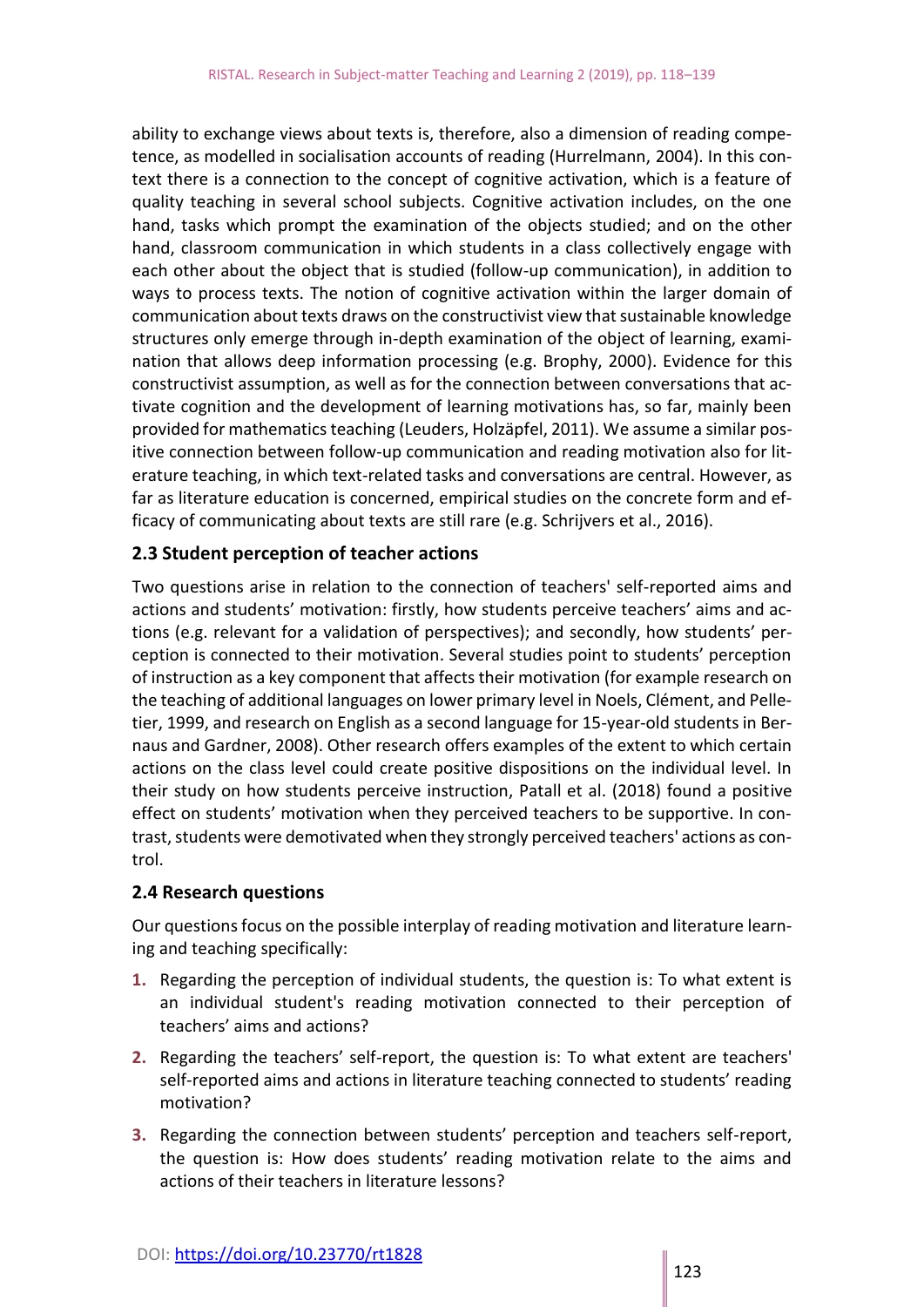To answer these questions, we focus of the following predictors which seem plausible in view of the theoretical explanations outlined in section 2 above: student-orientation and content-orientation; literary workshop and literary gallery procedures; participatory involvement of students; and giving considerable weight to follow-up communication. It is assumed that when students perceive these features of instruction, this has an effect that can be captured on the individual level. Similarly, if teachers report to pursue the mentioned aims and actions in the classroom we expect an effect on reading motivation on the class level.

# 3 Methods

We answer these questions by combining data and analyses in ways that connect student and teacher perspectives. On the students' side, data was captured through tests and questionnaires that students completed; on the teachers' side, teachers themselves reported about their teaching actions via a questionnaire. The student and teacher questionnaires contained a number of parallel questions on teachers' teaching activities covering aims, procedures, participation and communicating about texts (cf. Böhme et al., 2018). We used a linear multi-level model that allowed us to connect the data sources (students vs. teachers) and, thereby, determine how an individual student's reading motivation is connected to either that student's individual characteristics, and/or to the class level where teacher actions form a shared condition for all students in that specific class.

#### *3.1 Data*

#### **3.1.1 Data collection**

The data was collected in 2016 and 2017 as part of the TAMoLi project. In Switzerland, data was gathered in seven cantons in which German is an official language of schooling<sup>2</sup> (adapted stratified sample). In Germany, data was gathered in the federal state of Lower Saxony (stratified sample). Although data was gathered in multiple locations and schools, the institutions were sufficiently comparable to analyse them together. The two countries belong to the same language area and are similar in terms of their school systems, their competence-oriented curricula, and their overall orientation towards German-language literature, pedagogy and concepts related to learning and teaching (Siebenhüner et al., 2019).

#### **3.1.2 Participants**

<u>.</u>

The data included in the present analysis was collected in 116 classes, belonging to three school types: general type (29 classes, 16% of students), extended type (42, 38% of students) and pro-gymnasium (45, 46 % of students)<sup>3</sup>. On the student-level the sample comprised 2.017 students of the 8<sup>th</sup> and 9<sup>th</sup> grades ( $M = 14.1$  years,  $SD = 0.8$ ; 49% female). Students who were not monolingual German-speakers made up 31%. On the class-level the sample consists of 109 teachers (*M* = 41.7 years, *SD* = 10.6; 69% female).

<sup>&</sup>lt;sup>2</sup> These cantons are: Aargau, Basel-Stadt, Basel-Landschaft, Bern, Lucerne, Thurgau, and Solothurn.

<sup>&</sup>lt;sup>3</sup> Due to its country-specificity and the comparatively low number of classes (10 classes, 134 students), a fourth school type (integrative type) that only exists in Germany was excluded from the analyses.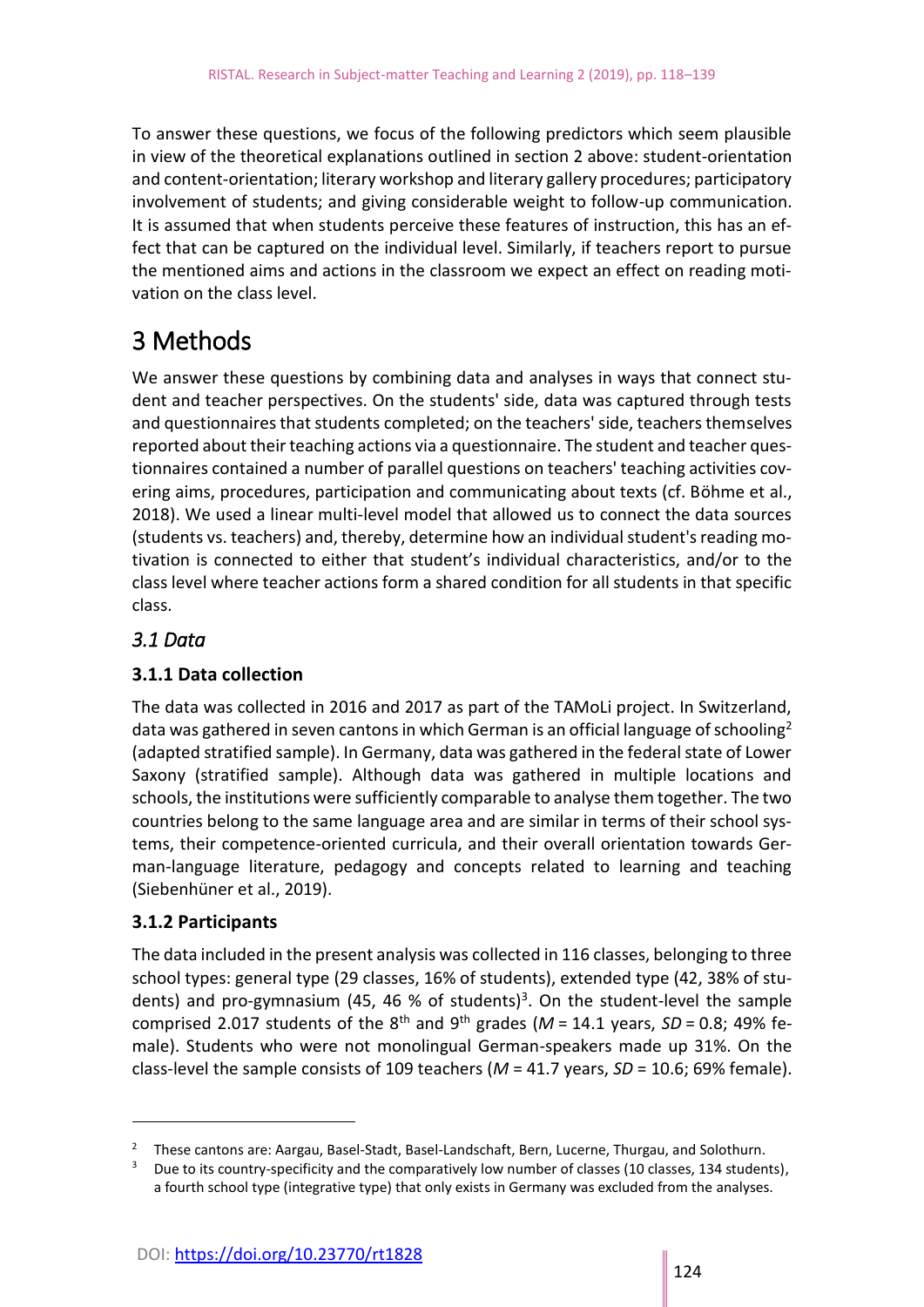Seven teachers were teaching two classes and completed a separate questionnaire for each class. The data provided us with a two-level hierarchical structure: the individual students (level 1) are arranged in classes (level 2). It can be assumed that students from the same class were exposed to similar teaching conditions and that this influenced their response behaviour (see Luke, 2004).

#### **3.1.3 Missing values**

Assuming missing at random (MAR; Schafer, Graham, 2002), the R package MICE (Multivariate Imputation through Chain Equation; van Buuren, Groothuis-Oudshoorn, 2011) was used to create 15 imputed data sets, applying the FCS method (fully conditional specification; van Buuren, 2007). Continuous variables were imputed using *predictive mean matching*, dichotomous variables were imputed using logistic regression (see van Buuren, Groothuis-Oudshoorn, 2011). For the performance tests, a three-dimensional Rasch model was used for *plausible values* imputation, using Conquest software (see Adams et al., 1997; Adams, Wu, 2007; Wu et al., 2007).

#### *3.2 Operationalisation*

To operationalise the theoretically relevant constructs identified in section 2, we used pre-existent and proven tests where appropriate and developed new scales otherwise. Established scales from educational research were used for: reading motivation (Schipolowski et al., 2018); parental education (HISCED, Highest ISCED, International Standard Classification of Education, UNESCO, 2012); the number of books at home (OECD, 2017); general cognitive ability (*Berliner Test zur Erfassung fluider und kristalliner Intelligenz,*  BEFKI: Wilhelm, Schroeders, & Schipolowski, 2014); reading speed and reading comprehension (*LESEN 8-9;* Bäuerlein et al., 2012); for reading self-concept (Hussmann et al., 2017, slightly adapted); for attitude towards reading (Hertel et al., 2014); for reading frequency (Schipolowski et al., 2018); and for participation (Wagner, Helmke, & Rösner, 2009). These established scales met all psychometric requirements.

A new scale was developed for the construct students oriented teachers' aim ( $\alpha_{students}$ = 0.8,  $\alpha_{\text{teachers}} = 0.7$ ). This scale is relevant to learning and teaching and central to this study. For students it comprised the following items: 1. "occupy ourselves with social issues"; 2. "learn how to deal with relatively unfamiliar content"; 3. "occupy ourselves with right and wrong behaviour"; 4. "occupy ourselves with issues that concern society as a whole"; 5. "explore our reading preferences"; 6. "develop reading enjoyment"; 7. "critically reflect on texts and characters"; 8. " speak about our own reading experiences"; 9. "identify with the protagonists of a text" (items 1 to 4: social paradigm, items 5 to 9: personal growth paradigm; for teachers the scale comprised the same items except item 2 on the social paradigm).

New scales were also developed for the following constructs, of which only sample items are mentioned here:

Content-oriented teachers' aim ( $\alpha_{\text{students}}$ =0.8,  $\alpha_{\text{teaches}}$  = 0.8; comprising 8 items for students [4 on the cultural paradigm plus 4 on the linguistic paradigm] and 7 items for teachers [4 on the cultural paradigm plus 3 on the linguistic paradigm]; sample item on the cultural paradigm: "get to know important authors"; sample item on the linguistic paradigm: "get to know different literary devices [stylistic devices, metrics, rhyme, etc.]").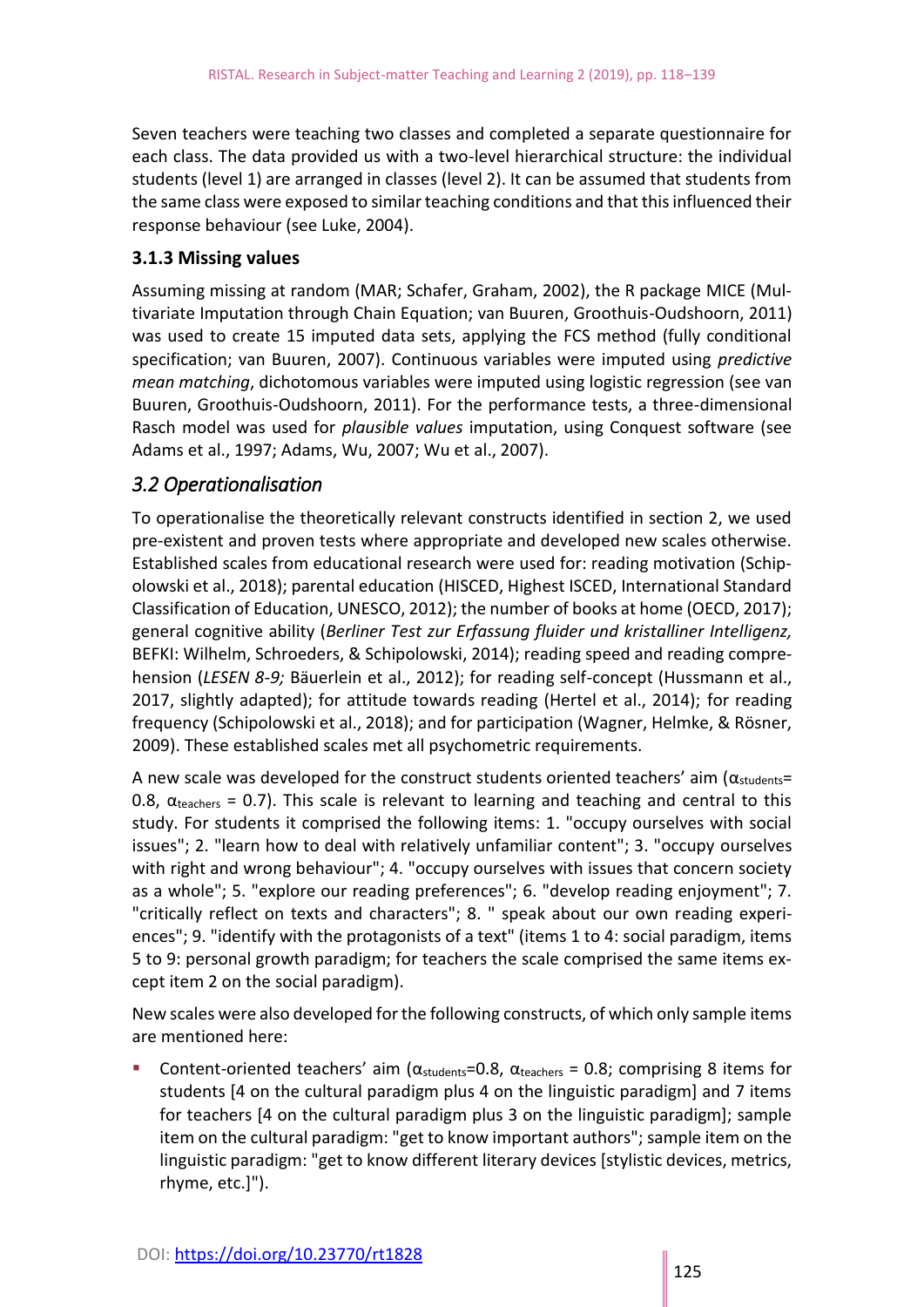- Literary workshop procedures ( $\alpha_{\text{students}} = 0.6$ ,  $\alpha_{\text{teaches}} = 0.6$ ; consisting of 5 items; sample item: "we change and rewrite a text")
- **Literary gallery procedures (** $\alpha_{\text{students}}$ **= 0.8,**  $\alpha_{\text{teaches}}$  **= 0.7; consisting of 4 items; sample** item: "we find out about the effect of a text").
- Follow-up communication ( $\alpha_{\text{students}}$ = 0.7,  $\alpha_{\text{teaches}}$  = 0.7, consisting of 4 Items; sample item: "we compare our thoughts on the characters and their actions through conversation").

All newly developed scales used a 4-point Likert scale to assess either agreement  $(1=$ "not at all" to 4 = "totally") or frequency (1 = "very seldom or never" to 4 = "often"). They were developed parallel for students and teachers, with minor differences between them on the item level.

#### *3.3 Analysis and multi-level design*

To investigate the effects of teacher actions on students' reading motivation with a data structure comprising two levels, a multi-level analysis is appropriate (cf. Luke, 2004). The individual students were located at the individual level (level 1). The group level (level 2) consisted of the classes, in which students were taught by the same teacher. We used the R package lme4 (estimation method: restricted maximum likelihood, cf. Bates et al., 2015) to calculate a linear multi-level model comprising two levels. It was assumed that average reading motivation could differ from class to class, which is why we calculated a random intercept model. The slopes were assumed to not be variable and were therefore kept fixed.

As the theoretical explanations showed, the variables of interest related to teachers' teaching actions exist in both the students' perspective and at the class level the teachers' self-perceptions. Five models were calculated so as to analyse the effects of the variables of interest from the student and teacher perspectives. This allowed us to thoroughly examine the relationship between teacher actions and student reading motivation:

- The **zero model** included only the intercept (zero model, cf. Luke, 2004). This made it possible to determine whether, on average, reading motivation differs between classes. The intraclass correlation coefficient (ICC) could then be calculated to quantify to what extent individuals in the same class resemble each other in their reading motivation, i.e.: is reading motivation rather homogenous within classes and heterogeneous between classes or vice versa?
- **Model 1** included only control variables as predictors. Thereby it was possible to determine how much these variables on their own already predict reading motivation. This served as a basis for comparison: comparing the following models (2 to 4) with model 1, showed how much of reading motivation could be explained by the relevant variables related to the students' and the teachers' perception of the lessons in addition to the explanatory power of the control variables.
- **Model 2** addressed our first research question about the connection between students' perception of teaching and their reading motivation. It included the variables pertaining to students' perception of teaching activities.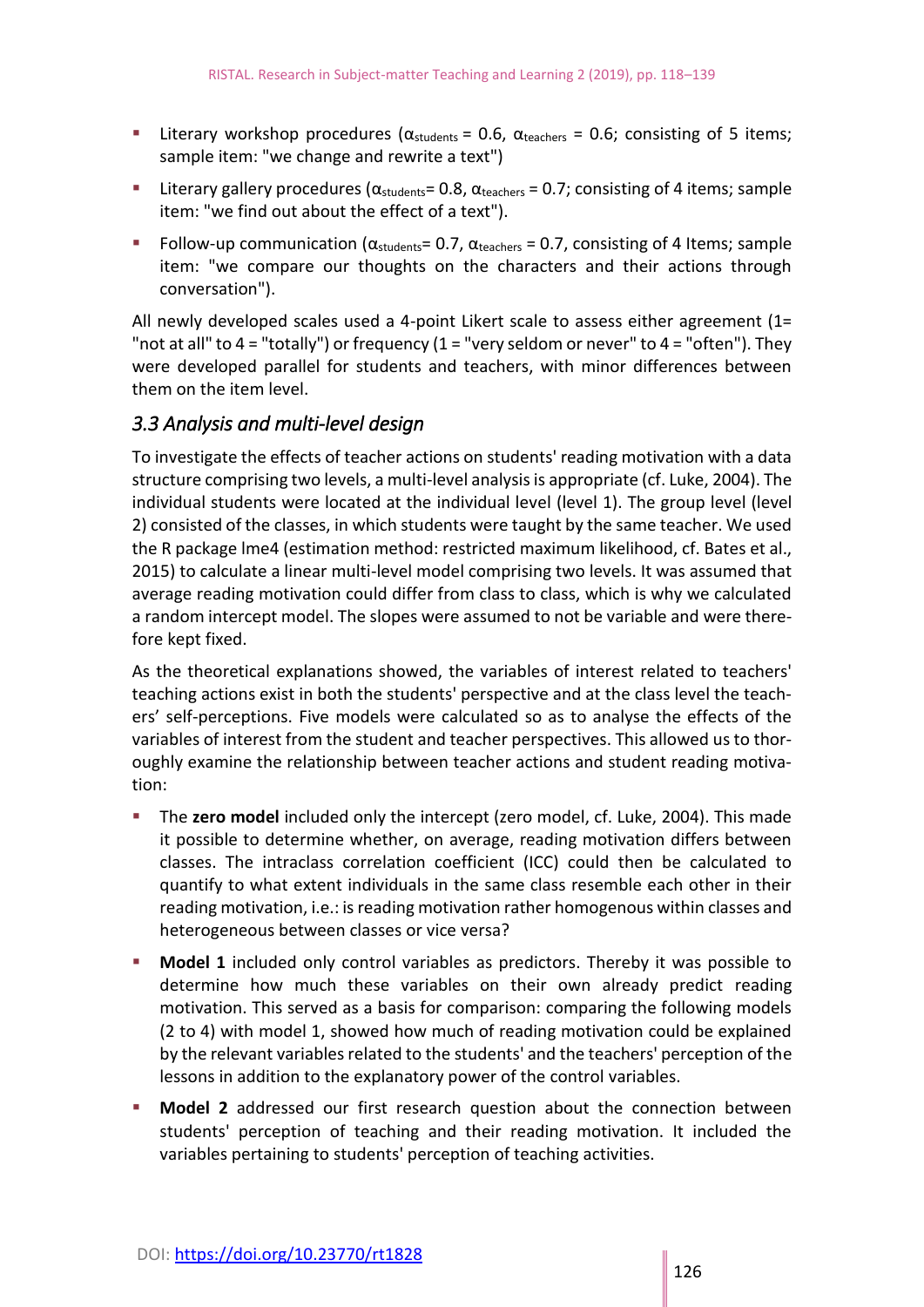- **Model 3** addressed our second research question. Here the focus shifted to the teachers' perspective and their self-reported teaching actions, as we were interested in whether there was a connection between the latter and students' reading motivation. This model included the variables related to teachers' perception; variables related to students' perception were removed.
- **Model 4** addressed our third research question on the overall connection between teachers' goals and actions and students' reading motivation. It included all student and teacher variables. Thus the specific and mutually controlled effects became apparent and it was possible to estimate what actually proved to be explanatory for students' reading motivation.

Each model was calculated for all 15 imputed data sets, and the coefficients were pooled using the R-package mice and the function lmer pool (cf. van Buuren, Groothuis-Oudshoorn, 2011).

In order to best model the relationships between the predictors and the criterion, linearity tests were performed. No quadratic relationships were found, hence no variables were transformed and included in the models. In addition, multicollinearity tests were performed, which yielded unproblematic results for all variables.

Since the specific research interest in the different models concerned different levels, centering was adapted accordingly (cf. Enders, Tofighi, 2007). In models 1 and 2 the variables were centered at the group-mean. This means the variance components were included in the model separated into two variables: the centered variable at individual level and the class mean at group level. In models 3 and 4 the variables of the individual level were centered at the grand-mean. The variance components of both levels remained in one variable.

# 4 Results

#### *4.1 The contribution of individual and group-level factors to reading motivation (zero model)*

We used the zero model to determine how much reading motivation varied – on the one hand, between classes (i.e. on the group level) and, on the other hand, between individual students (i.e. on the individual level). The standard deviations of the residuals and the random effect of the intercept, which indicate the distribution of the variance of reading motivation at individual and group level, showed that reading motivation strongly depended on individual characteristics and less on factors affecting the whole class. Effectively, 10% of the total variance of the students' reading motivation was at group level; 90% was at an individual level (ICC =  $0.099$ ) – the total variance was 0.63.

From the perspective of teaching and learning, this means that the teachers' self-reported actions could only have a limited main influence on students' reading motivation.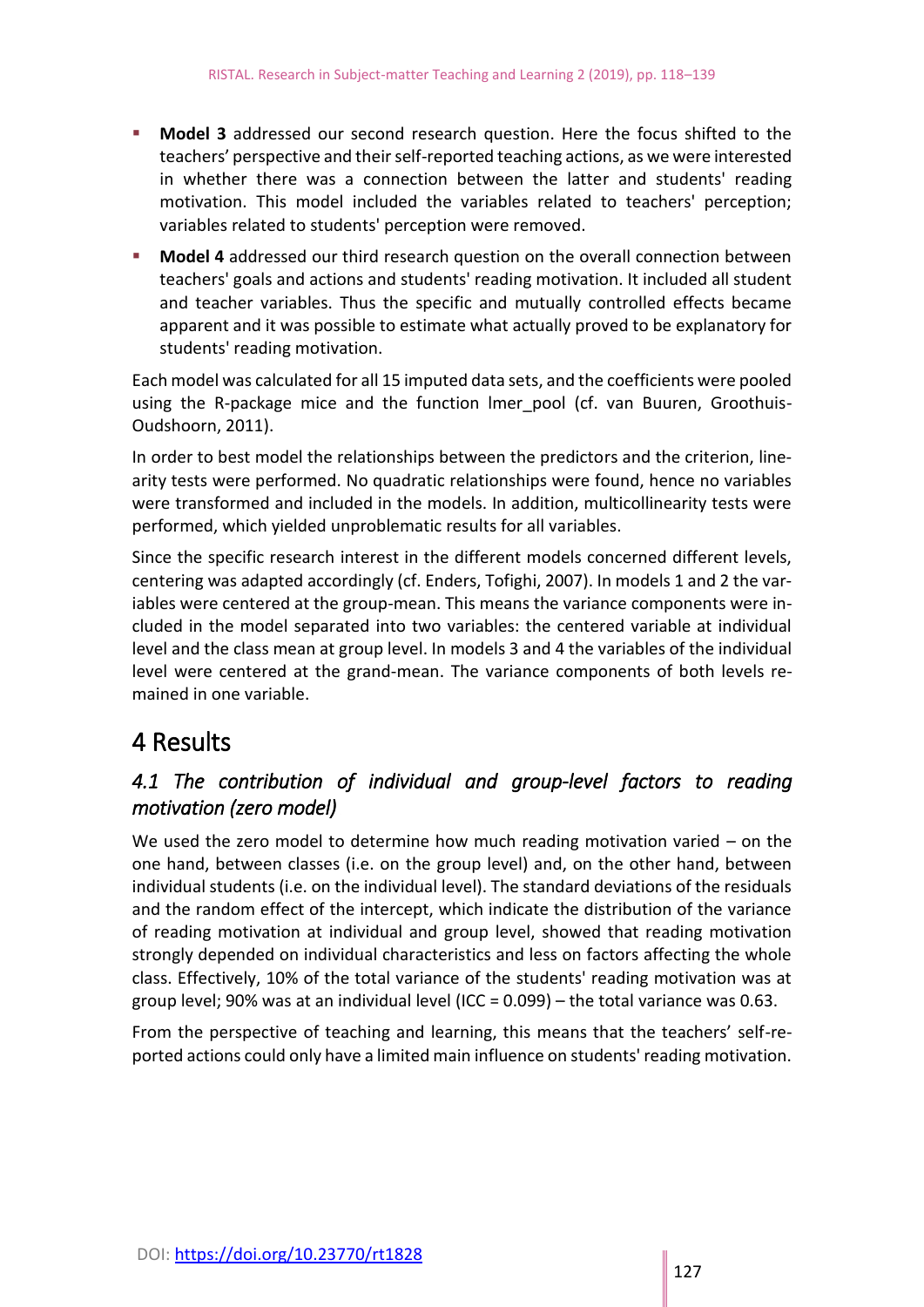#### **Tab. 1: Results of the multi-level models 0-4**

| <b>Variables</b>                         | Zero<br>model | Model 1   | Model 2   | Model 3   | Model 4   |
|------------------------------------------|---------------|-----------|-----------|-----------|-----------|
| Intercept (variable)                     | $2.53***$     | $0.96*$   | $-0.76*$  | $2.34***$ | $2.36***$ |
| Control variables (level 1 and 2, fixed) |               |           |           |           |           |
| Gender                                   |               | $0.27***$ | $0.23***$ | $0.27***$ | $0.24***$ |
| Multilingualism                          |               | $0.12***$ | $0.11***$ | $0.13***$ | $0.12***$ |
| HISCED group                             |               | 0.00      | $-0.01$   |           |           |
| HISCED class mean (L2)                   |               | 0.00      | 0.01      |           |           |
| HISCED grand                             |               |           |           | 0.00      | $-0.01$   |
| Books at home groups                     |               | $0.03*$   | $0.03*$   |           |           |
| Books at home class mean (L2)            |               | $-0.1$    | $-0.04$   |           |           |
| Books at home grand                      |               |           |           | $0.02*$   | $0.03*$   |
| <b>BEFKI</b> group                       |               | 0.02      | 0.02      |           |           |
| BEFKI class mean (L2)                    |               | 0.02      | 0.06      |           |           |
| <b>BEFKI</b> grand                       |               |           |           | $0.03*$   | $0.03*$   |
| Speed reading group                      |               | $0.07**$  | $0.07**$  |           |           |
| Speed reading class mean (L2)            |               | 0.02      | 0.00      |           |           |
| Speed reading grand                      |               |           |           | $0.05*$   | $0.04*$   |
| Reading comprehension group              |               | $0.05**$  | $0.05**$  |           |           |
| Reading comprehension class mean (L2)    |               | 0.06      | 0.07      |           |           |
| Reading comprehension grand              |               |           |           | $0.05**$  | $0.06***$ |
| Reading self-concept group               |               | $0.06**$  | $0.07**$  |           |           |
| Reading self-concept class mean (L2)     |               | 0.13      | 0.19      |           |           |
| Reading self-concept grand               |               |           |           | $0.07**$  | $0.08***$ |
| Attitude towards reading group           |               | $0.42***$ | $0.34***$ |           |           |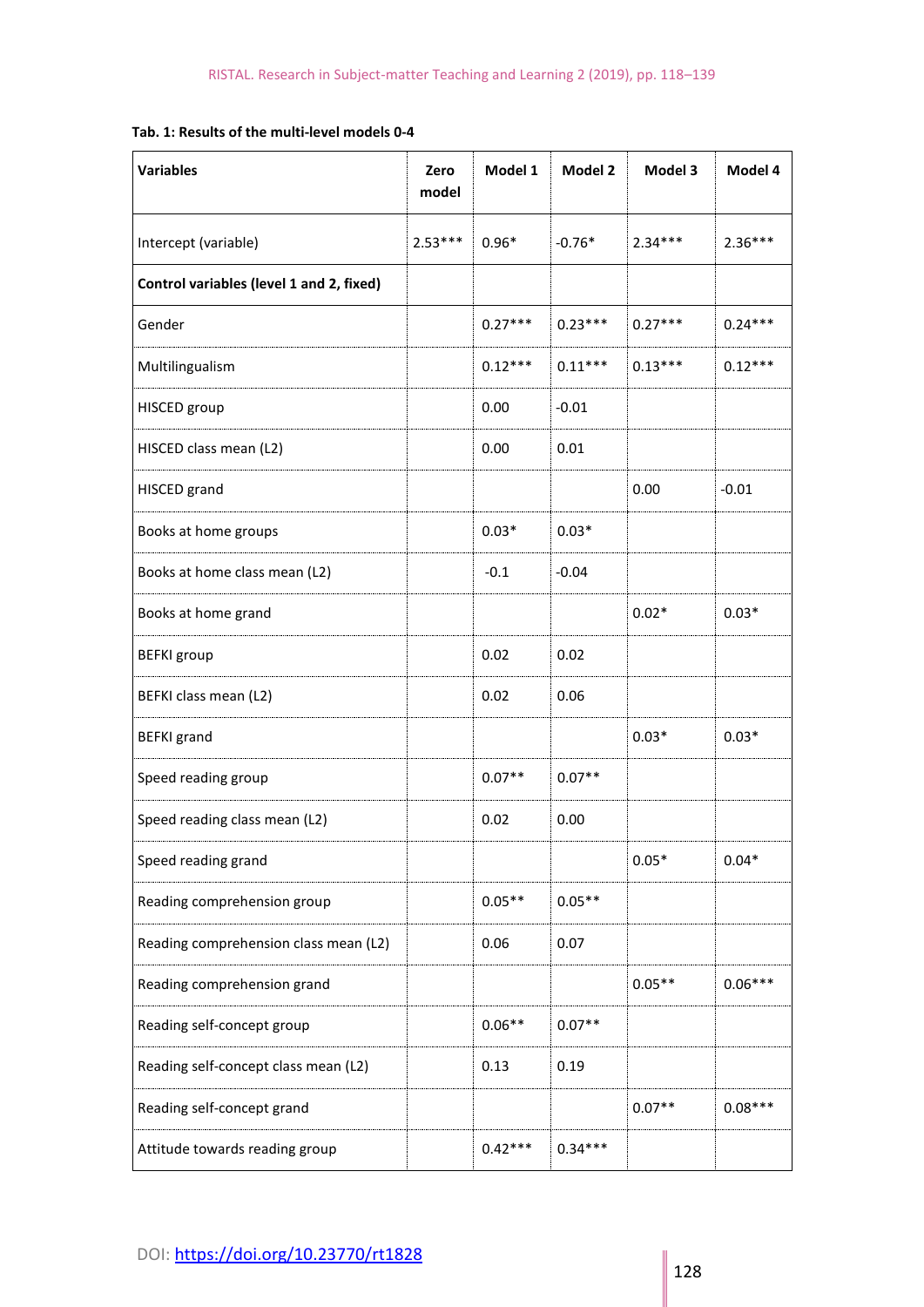| <b>Variables</b>                                | Zero<br>model | Model 1   | Model 2   | Model 3   | Model 4   |  |
|-------------------------------------------------|---------------|-----------|-----------|-----------|-----------|--|
| Attitude towards reading class mean (L2)        |               | $0.60***$ | $0.46***$ |           |           |  |
| Attitude towards reading grand                  |               |           |           | $0.44***$ | $0.35***$ |  |
| Reading frequency group                         |               | $0.17***$ | $0.16***$ |           |           |  |
| Reading frequency class mean (L2)               |               | $0.21***$ | $0.19***$ |           |           |  |
| Reading frequency grand                         |               |           |           | $0.17***$ | $0.16***$ |  |
| School type A (L2)                              |               | 0.08      | 0.06      | 0.04      | 0.03      |  |
| School type (L2)                                |               | 0.06      | 0.07      | 0.05      | 0.05      |  |
| Students' perception (level 1 and 2, fixed)     |               |           |           |           |           |  |
| Student-oriented group                          |               |           | $0.19***$ |           |           |  |
| Student-oriented class mean (L2)                |               |           | $-0.03$   |           |           |  |
| Student-oriented grand                          |               |           |           |           | $0.19***$ |  |
| Content-oriented group                          |               |           | 0.06      |           |           |  |
| Content-oriented class mean (L2)                |               |           | 0.19      |           |           |  |
| Content-oriented grand                          |               |           |           |           | 0.06      |  |
| Literary workshop group                         |               |           | 0.04      |           |           |  |
| Literary workshop class mean (L2)               |               |           | $0.17*$   |           |           |  |
| Literary workshop grand                         |               |           |           |           | 0.04      |  |
| Literary gallery group                          |               |           | $0.06*$   |           |           |  |
| Literary gallery class mean (L2)                |               |           | $-0.01$   |           |           |  |
| Literary gallery grand                          |               |           |           |           | 0.05      |  |
| Participation in Ger lessons group              |               |           | $-0.03$   |           |           |  |
| Participation in Ger lessons class mean<br>(L2) |               |           | $-0.01$   |           |           |  |
| Participation in Ger lessons grand              |               |           |           |           | $-0.02$   |  |
| Participation in text selection group           |               |           | 0.01      |           |           |  |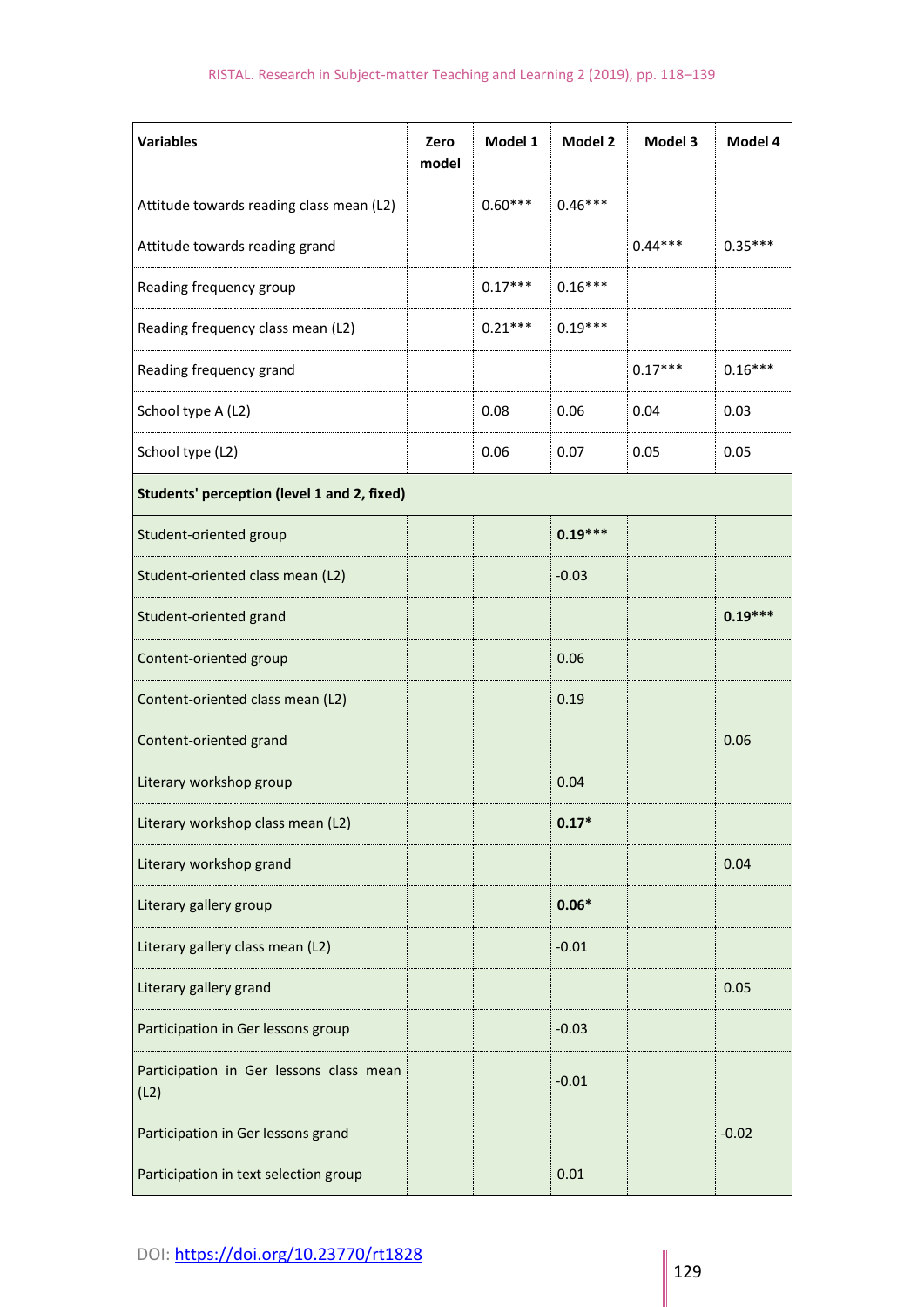| <b>Variables</b>                                   | Zero<br>model | Model 1   | Model 2   | Model 3   | Model 4   |  |
|----------------------------------------------------|---------------|-----------|-----------|-----------|-----------|--|
| Participation in text selection class mean<br>(L2) |               |           | 0.03      |           |           |  |
| Participation in text selection grand              |               |           |           |           | 0.01      |  |
| Follow-up communication group                      |               |           | $-0.01$   |           |           |  |
| Follow-up communication class mean (L2)            |               |           | 0.02      |           |           |  |
| Follow-up communication grand                      |               |           |           |           | $-0.01$   |  |
| <b>Teacher perception (Level 2, fixed)</b>         |               |           |           |           |           |  |
| Student-oriented                                   |               |           |           | $-0.04$   | $-0.06$   |  |
| Content-oriented                                   |               |           |           | $0.07*$   | 0.05      |  |
| Literary workshop                                  |               |           |           | 0.02      | 0.03      |  |
| Literary gallery                                   |               |           |           | $-0.01$   | $-0.01$   |  |
| Participation in Ger lessons                       |               |           |           | $-0.01$   | $-0.01$   |  |
| Participation in text selection                    |               |           |           | 0.02      | 0.02      |  |
| Follow-up communication                            |               |           |           | 0.04      | 0.04      |  |
| Marginal $R^2$                                     | 0.0           | 0.49      | 0.52      | 0.49      | 0.52      |  |
| Conditional $R^2$                                  | 0.1           | 0.49      | 0.52      | 0.49      | 0.52      |  |
| SD residual Level 1                                | $0.75***$     | $0.56***$ | $0.55***$ | $0.56***$ | $0.55***$ |  |
| SD random effect Level 2                           | $0.25***$     | 0.02      | 0.00      | 0.01      | 0.01      |  |

Criterion: Students' reading motivation; unstandardised regression coefficients; N=2017

levels of significance: \*p<0.05, \*\*p<0.01, \*\*\*p<0.001

```
models 1, 2: Group mean centering
```

```
models 3, 4: Grand mean centering
```
- reference category school type: school type C
- variables of interest are highlighted in green

```
L2 = level 2
```
### *4.2 The contribution of control variables to reading motivation (Model 1)*

Model 1 showed that our results confirmed well-researched relationships between individual characteristics and reading motivation (see section 2.1). Thus, gender, number of books at home, reading competence (reading speed as well as reading comprehension), reading self-concept, attitude towards reading, and reading frequency (both at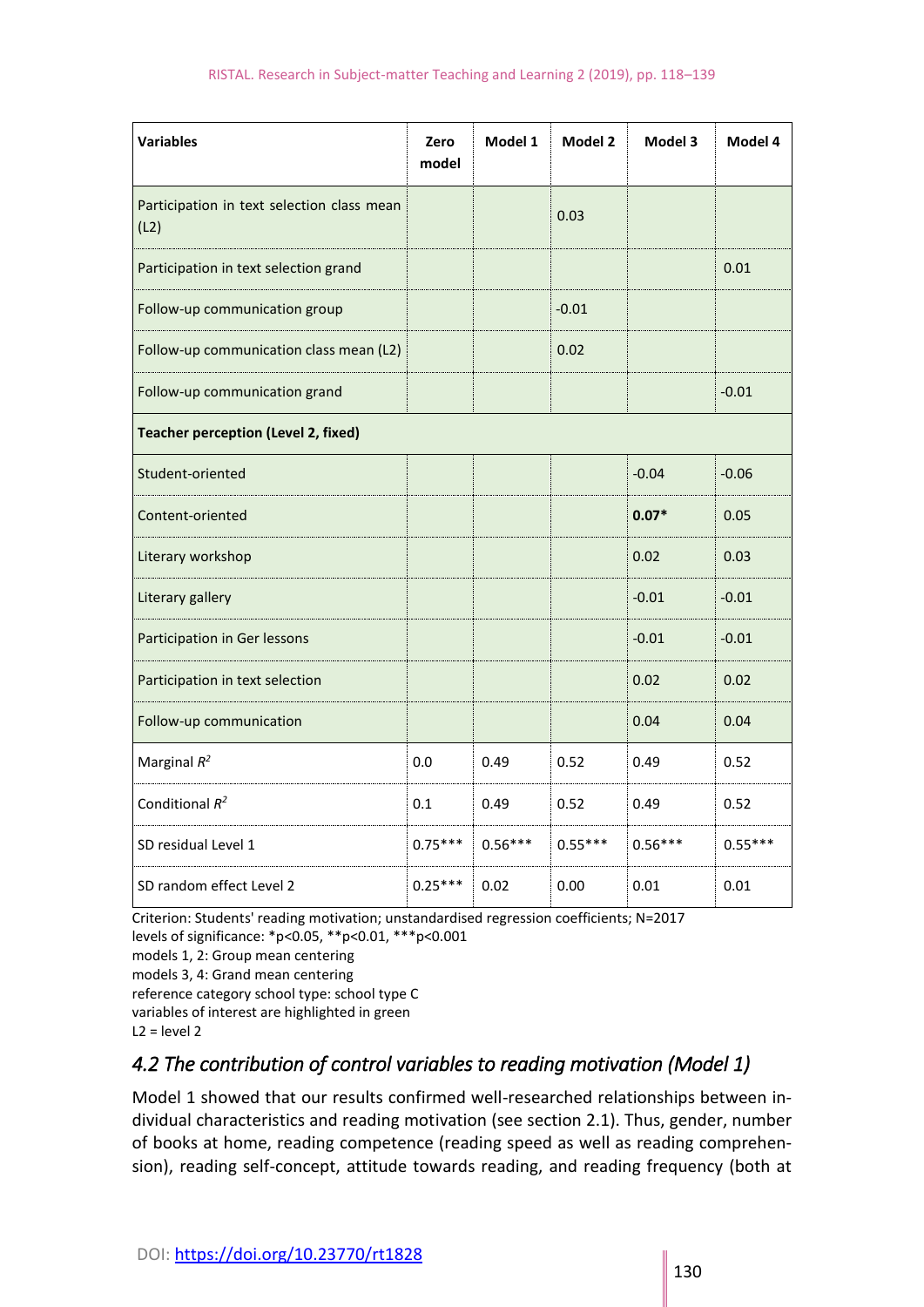the individual level and in the class average) had the expected positive effects on reading motivation. However, parental education, cognitive abilities, and type of school did not have any significant effects on reading motivation.

The standard deviations of both the residuals and the random effect diminished considerably when model 1 was compared to the zero model. This means that a large proportion of reading motivation could already be explained by the control variables (marginal and conditional *R <sup>2</sup>*=0.49). Models 2 to 4 show to what extent teacher aims and actions still provide additional explanatory power.

#### *4.3 The contribution of students' perception of teachers' actions to students' reading motivation (Model 2)*

To address research question  $1 -$  to what extent individual student's reading motivation is connected to their perception of their lessons – we added the corresponding variables in model 2.

Three variables had a significant influence on reading motivation:

- Students' perception at individual level of their teachers' student-orientation showed a significant positive effect. With a value of 0.19, this coefficient indicated a substantial contribution to the explanation of reading motivation. The result confirmed the assumption of a positive correlation at the individual level.
- Students' perception at class level of literary workshop procedures confirmed our assumption with a significant positive effect on reading motivation (0.17). The more frequently the students in a class perceived workshop procedures, the greater their average reading motivation.
- Students' perceived frequency at individual level of literary gallery procedures had a slight positive effect on reading motivation with a coefficient of 0.06. It thus exceeds the influence of workshop procedures on the individual level and, in contrast to the class level, contradicts our assumption.

When we included variables related to student perception in model 2, the proportion of explained variance (marginal and conditional  $R^2$ ) increased from 0.49 (model 1) to 0.52 (model 2). Models 1 and 2 were compared using the F-test. It was found that the additional variables significantly (*p* < 0.001) improved model 2: in other words students' perception clearly contributed to explaining reading motivation.

#### *4.4 The contribution of teachers' self-reported aims and actions to reading motivation (Model 3)*

To answer research question  $2 -$  to what extent teacher aims and actions in literature teaching are connected to reading motivation – we shifted the focus from the predictors on the students' side to the predictors on the teachers' side.

The only significant effect was found when the teachers' aims were content-oriented. The coefficient of 0.07 indicates a slight effect. This refuted our assumption that a content-orientation that focussed on literary-cultural knowledge and formal aspects of texts would have a negative effect on reading motivation.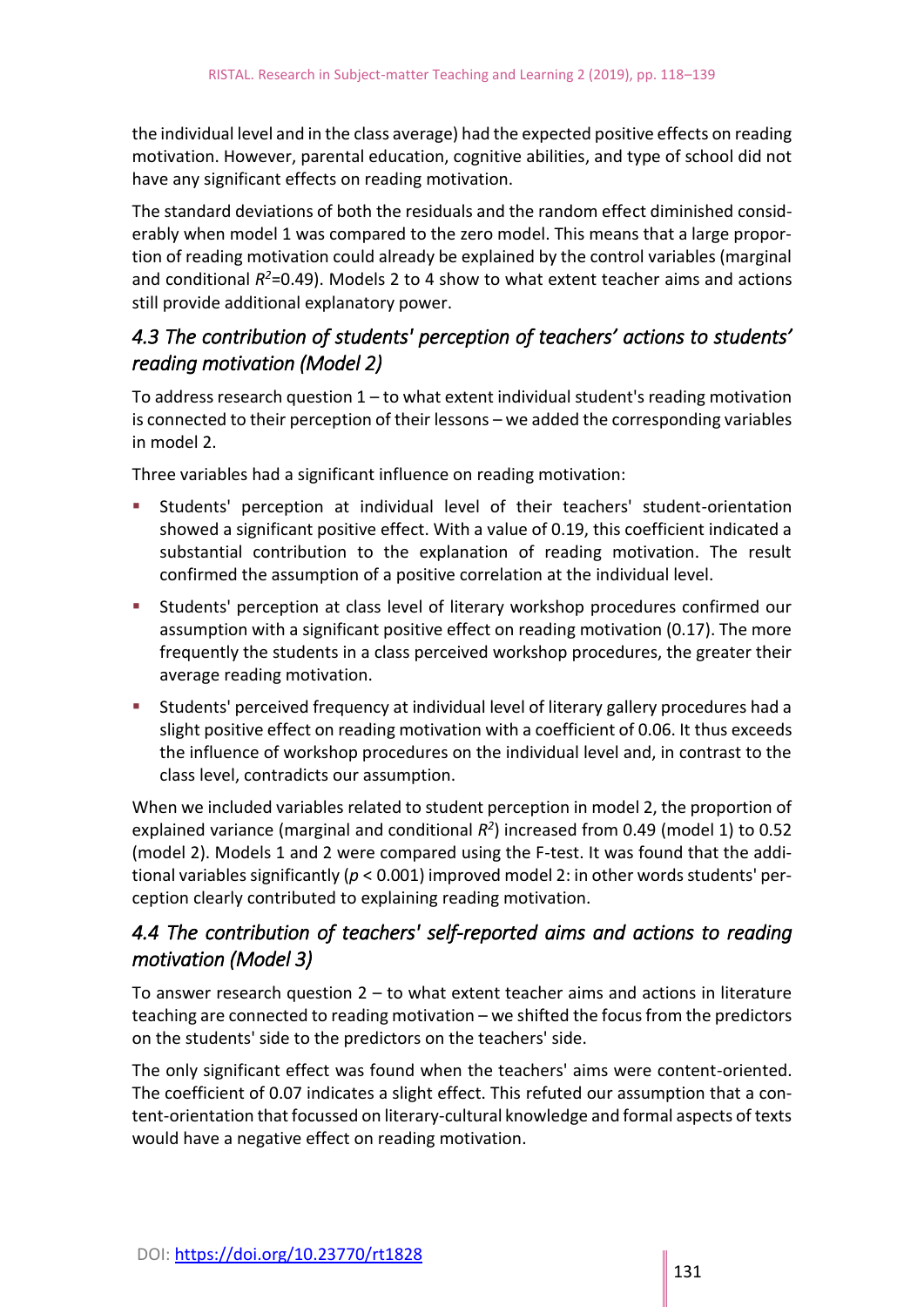In model 3 the proportion of explained variance was reduced. Thus, the variables related to teachers' self-reported aims and actions do not explain more of the variance in reading motivation than the control variables explain on their own.

#### *4.5 The contribution of teachers' aims and actions (students' perceptions and teachers' self-report) to reading motivation (Model 4)*

To answer research question 3 – namely how students' reading motivation relates to the aims and actions of their teachers – we included all potentially influencing factors on both the students' and the teachers' side in model 4. With this model, we assessed which factors contributed to explaining reading motivation under the control of all other predictors.

Students' perception of a student-orientation had a clear and robust effect of 0.19 on reading motivation. Significance and effect size indicate a high explanatory power. No other significant effects were observed, neither on the part of the students nor on the part of the teachers. In contrast, the control variables maintained their effects with only minor changes.

The change of the proportion of explained variance and the standard deviations of residuals was similar in the change from model 3 to 4, as in the change from model 1 to 2 (marginal and conditional  $R^2$  = 0.49 to  $R^2$  = 0.52). Thus, the variables associated with students' perception of teachers' actions seemed to be responsible for this change in the explained variance from model 3 to 4 (the proportion of explained variance did not increase from model 1 to 3). The relevant variables self-reported by the teachers had no effect on students' reading motivation when controlled for the students' variables and did not contribute to a model improvement (a comparison of models 2 and 4 using the F-test showed no significant model improvement).

#### *4.6 Summary of results*

The first research question focused on the relationship between students' perception of teacher actions and students' reading motivation. Three significant connections regarding student perceptions were identified: student-orientation, literary gallery procedures and literary workshop procedures.

The second research question focused on the relationship of teachers' self-reported actions to students' reading motivation. Here the results delivered a different picture. No connections could be found to any of the three constructs confirmed in question 1. Instead, when teachers aimed to prioritise content – i.e. when they focused on literarycultural knowledge or the formal aspects of texts – a positive effect on reading motivation could be detected. This connection was, however, only slight.

The third research question related both students' perspectives on teaching actions as well as teachers' self-reports to students' reading motivation. Here, we found that students' perception of a student-orientation continued to contribute strongly to reading motivation. All other variables showed no significant effects.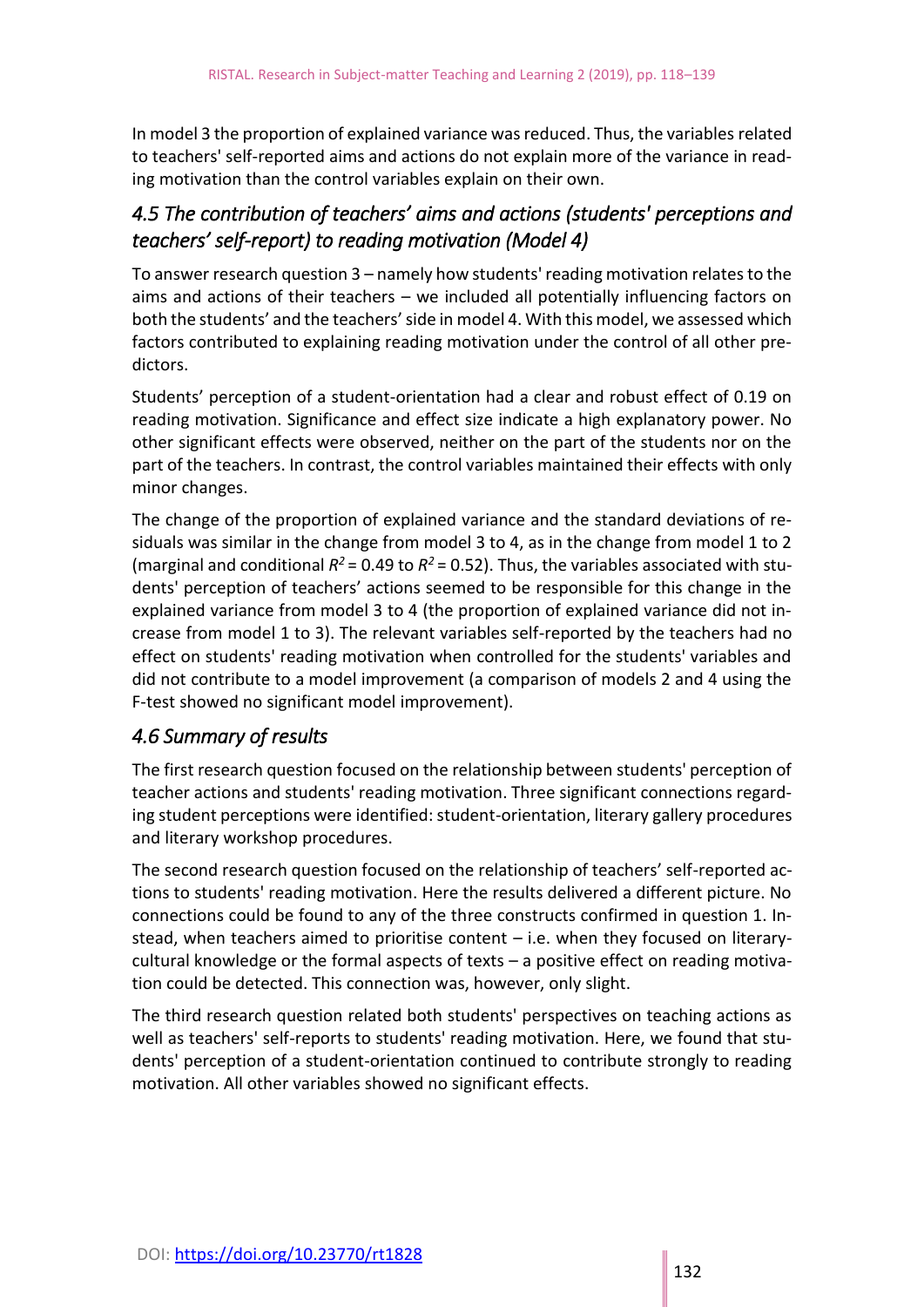# 5. Discussion

What emerges from numerous studies on motivational psychology in general (e.g. Eccles et al., 1998) obviously also applies to subject-specific learning and teaching – namely that a central goal of teaching is to promote and preserve learning-related motivation. Using multi-level analytical models, we specifically investigated the connection between reading motivation on the one side and literature learning and teaching on the other.

Our findings confirmed a positive connection between student-oriented teaching and students' reading motivation. Importantly, though, the positive effect was only evident when students perceived such a student orientation.

This finding, namely that student perception is vital when examining the effects of instruction, corresponds to other findings on subject-specific learning and teaching – for example foreign language teaching (Bernaus, Gardner, 2008) and science teaching (De Meyer et al., 2014; Patall et al., 2018, whereby the latter included only student data and no data on teachers). The importance of students' perception of teaching actions, however, requires further investigation: Firstly, students' interpretation of teaching actions can diverge from teachers' own interpretation of those actions. Secondly, among students, perceptions can differ – this is evident from the effect of the Group-Mean-centring in model 2. We therefore propose that teacher actions be viewed as offers open to interpretation, which individual students take up differently. Our study confirms that how students individually perceive and interpret these offers is important for their reading motivation. Discussions within subject-specific learning and teaching as well as interdisciplinary discourses across these areas of specialisation, however, still a lack a common empirical basis that shows how students' perception of teaching action together with their motivation to learn can be improved within different subjects. Such a shared empirical basis would put current research on students' perception and their motivation to learn on the same footing as the lively, empirically supported discourse which already exists for cognitive activation or dialogical learning in different subjects (Resnick et. al., 2015).

All our other assumptions about the influence of teaching actions on reading motivation had to be either discarded or were confirmed only in part (i.e. models 1 to 3). It is particularly surprising that a connection could not be found between student participation (in the sense of autonomy support) and reading motivation. This diverges from several psychological studies that have demonstrated the powerful effect of this concept, and from similar positive effects found in the teaching and learning of other subjects than literature. Also surprising, was the fact that our findings did not confirm the theoretical assumption that reading motivation is connected to cognitively activated talk about texts, an assumption that was supported by, for example, studies on mathematics education (Lipowsky, 2006; Leuders, Holzäpfel, 2011).

These assumed connections might be absent due to the control variables on the one hand and, on the other hand, the particular juncture in which students in our study find themselves given their age and the education trajectory. Many of the control variables were strongly connected to reading motivation. All models showed very similar effects to those already confirmed several times in reading research and especially in largescale assessment studies such as PISA (e.g. Artelt et al., 2010). As in those studies, our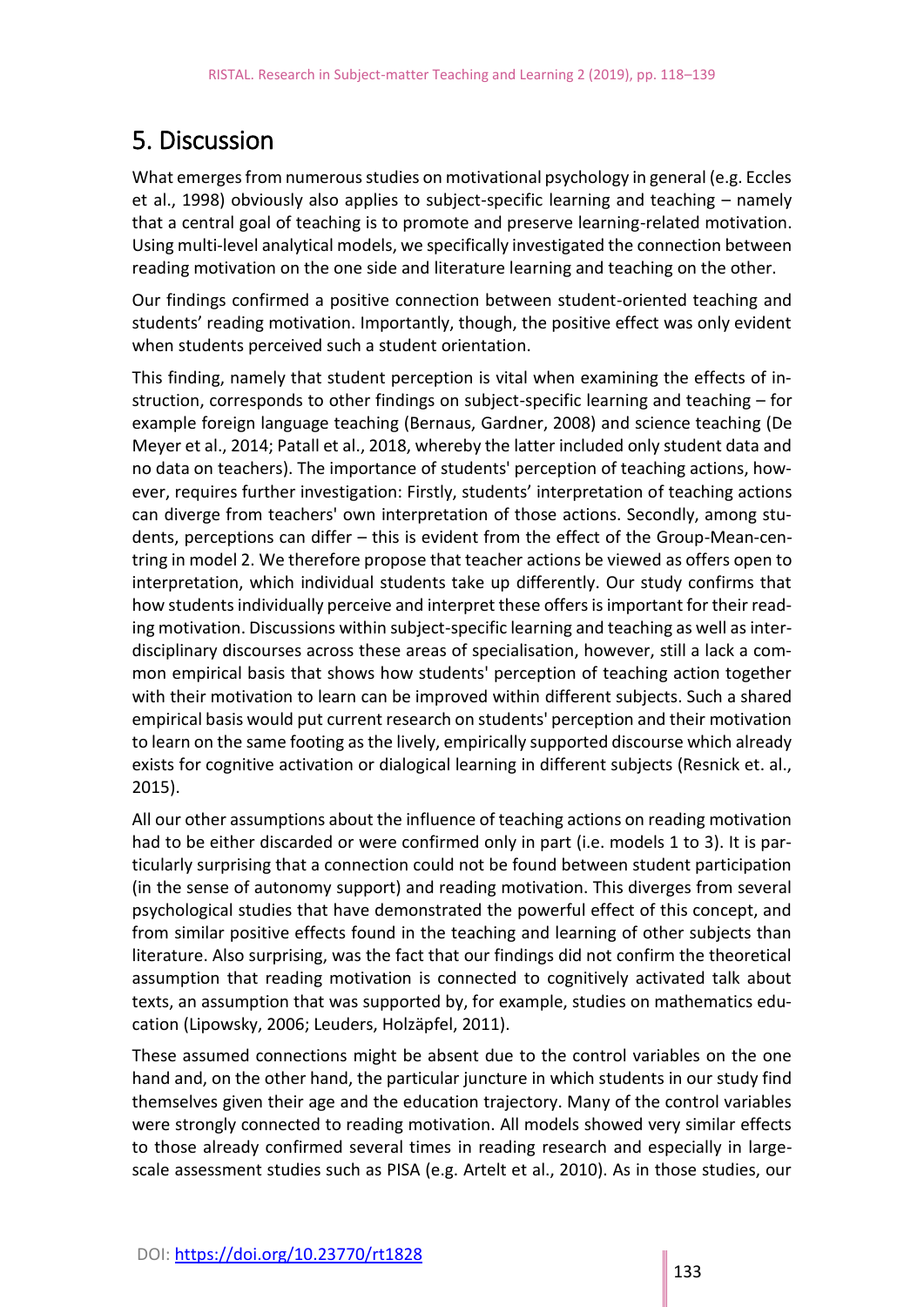findings confirmed that decisive factors in the development of reading motivation included: gender, number of books at home, reading competence, reading self-concept, attitude towards reading and reading frequency. Model 1 showed that the control variables (such as gender, attitude towards reading, and reading frequency) already explained around half of the variance in reading motivation, thereby proving their importance. Counter to our expectations, our findings further also show that the variables on teaching aims and actions could not add any considerable variance explanation exceeding the control variables.

Applied to teaching practice, it is however possible that teachers can use their teaching actions to positively influence a number of the significant control variables and thereby enhance reading motivation. Thus, if teachers succeed in strengthening students' reading competence, reading self-concept, and attitude towards reading or reading frequency, this can be expected positively develop students' reading motivation.

The ICC indicated no direct effects of the variables at the class level. In our study, reading motivation can be seen as a comparatively stable construct at class level – accordingly the direct influence of teachers' aims and actions is necessarily small. The degree of individuality of students' reading motivation may, to some extent, be connected to their position in the education trajectory and their age. Our study examined students and teachers in the eighth and ninth grade in lower secondary school. In Switzerland and Germany, students usually get new teachers in grade 7. In Switzerland, students only start secondary education in grade 7, which means that they do not only get new teachers, but classes are also newly constituted. Hence, by the time students have reached 8<sup>th</sup> and 9<sup>th</sup> grade, their new teachers will not have had long to shape the reading motivation of the students in their newly compiled classes.

In addition, these students have entered reading puberty (Graf, 2007), which is generally considered critical in the reading career. Thus, their reading motivation can be expected to be generally lower than in their childhood and the demand to master the challenging shift towards more differentiated reading practices is considerable (Garbe et al., 2010). Teachers certainly acknowledge the general challenge, as is evident from their answers to our questions on aims, text choice (Siebenhüner et al., 2019), and teaching procedures (Böhme et al., 2018). This might indicate the need for a more differentiated notion of reading motivation for both research and teaching practice, a notion that covers a variety of aims – reading for pleasure, reading to learn, and reading to explore horizons.

The limited effect of teacher actions on reading motivation specifically should, however, not be generalised as a proof that teachers contribute little to literature learning and teaching overall. The lower secondary literature and reading curriculum also has other important aims besides developing reading motivation, namely to support reading comprehension in general and to develop content-oriented expertise or disciplinary knowledge. Though the teachers in our study do not prioritise these disciplinary aims, they are still part of the curriculum. In another, still ongoing part of the TAMoLi project, we are using a video study and interviews with teachers and students to gain more insight into how teachers approach literary texts and how they create meaningful experiences with literature for students. As we chose the students for the interviews according to their level of motivation, that data may help to develop a more differentiated picture of the challenges and potentials related to reading literature in grades 8 and 9.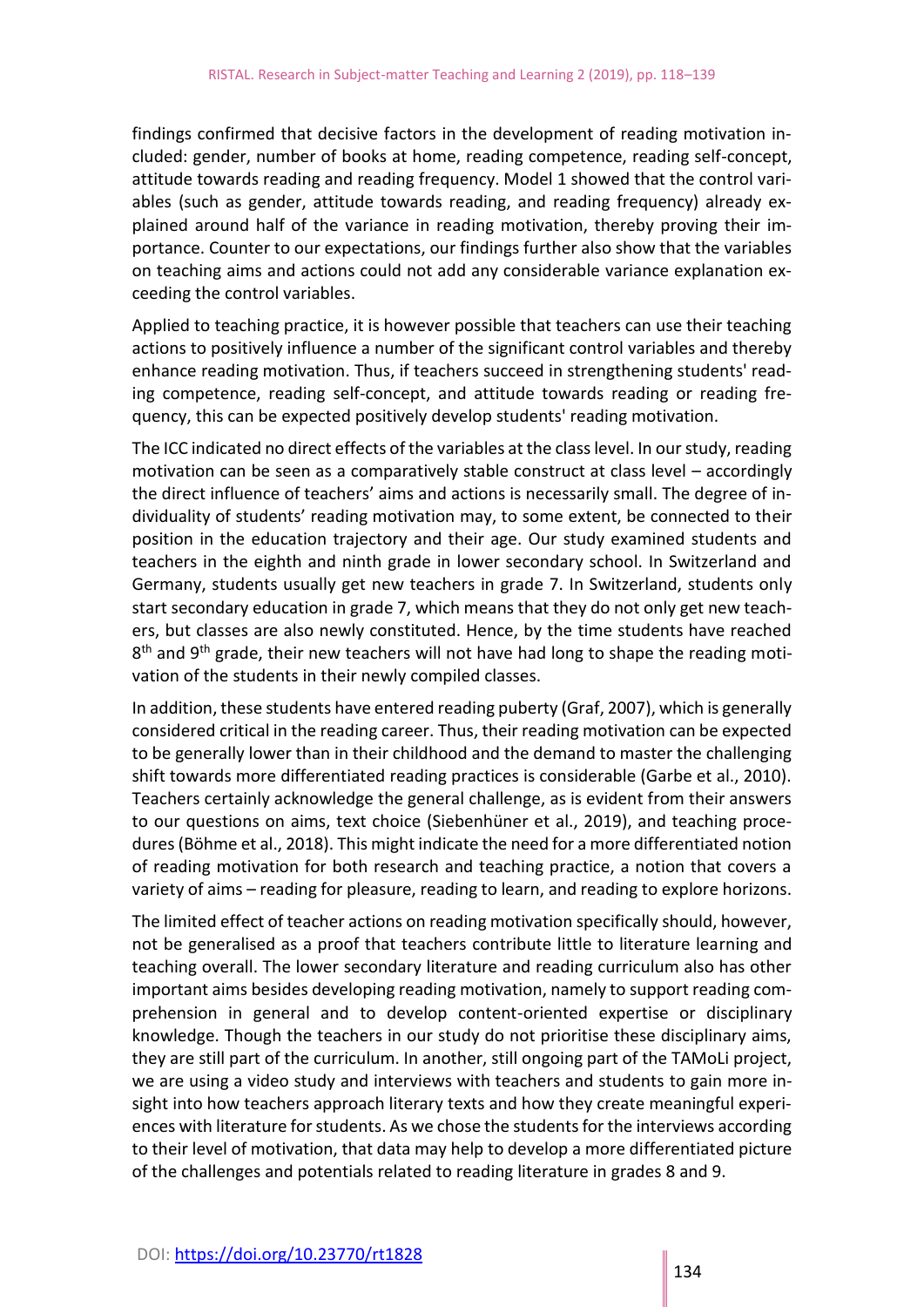Overall, our findings suggest that there is only a comparatively weak connection between students' reading motivation in grades 8 and 9 and the aims and actions of their teachers. However, the strong effect of students' perception of a student orientation should not be overlooked. This still confirms the importance of experience-oriented approaches to literature learning and teaching which pay considerable attention in dealing with literature to students and their development in interacting with literature (Schrijvers et al., 2016).

Our results thus contribute to the interdisciplinary discourse on the relationship between student motivation and teacher action. It does so by emphasising that student perceptions of teaching are decisive and by pointing out that findings on the effects of teacher action on student motivation are selective. What our study shows for literature teaching on the lower secondary level in German-speaking Switzerland and Germany (Lower Saxony) corresponds to the overarching discourse on subject-specific learning and teaching. From an empirical perspective, there are similar findings for foreign language (Bernaus, Gardner, 2008) and science teaching (Patall et al., 2018 and De Meyer et al., 2014). Lipowsky (2006) finds clearer effects of cognitive activation for mathematics teaching. Also belonging to the same context, are studies that have investigated student motivation in more controlled teaching situations, such as Hofferber's (2015) findings on biology teaching, where a concrete teaching unit was given. There is therefore a shared empirical basis for the conclusion that students' perception of teaching goals and actions is decisive for learning motivation.

An intensified exchange among the individual subject-specific learning and teaching disciplines is also interesting from a conceptual perspective. It promises suggestions regarding the question how students' perception of learning in the respective subjects can be further modelled and operationalised. An interdisciplinary based instrument could facilitate the discourse among the subject-specific disciplines and offer a foundation for comparative studies.

To enhance our understanding of effects from the perspective of subject-specific learning and teaching, it would furthermore be desirable to conduct subject-specific learning and teaching intervention studies which examine the interconnections between teachers' pursuit of a student orientation and students' learning motivation. It would also be valuable to determine more precisely on what students' perception of teachers' actions depend. Answers to the latter question could show teachers how students perceive their actions and with what actions in their respective subjects teachers can best reach students.

# Acknowledgements:

The Swiss part of TAMoLi was funded by the Swiss National Science Foundation (SNSF) and conducted at the School of Education of the University of Applied Sciences Northwestern Switzerland (PH FHNW). The German part of the project was funded by the "Niedersächsisches Vorab" programme of the Volkswagen Foundation and the Ministry for Science and Culture of the German State of Lower Saxony and conducted at the University of Hildesheim, Germany. Additional information on the project is available at www.literaturunterricht.ch and www.literaturunterricht-tamoli.de.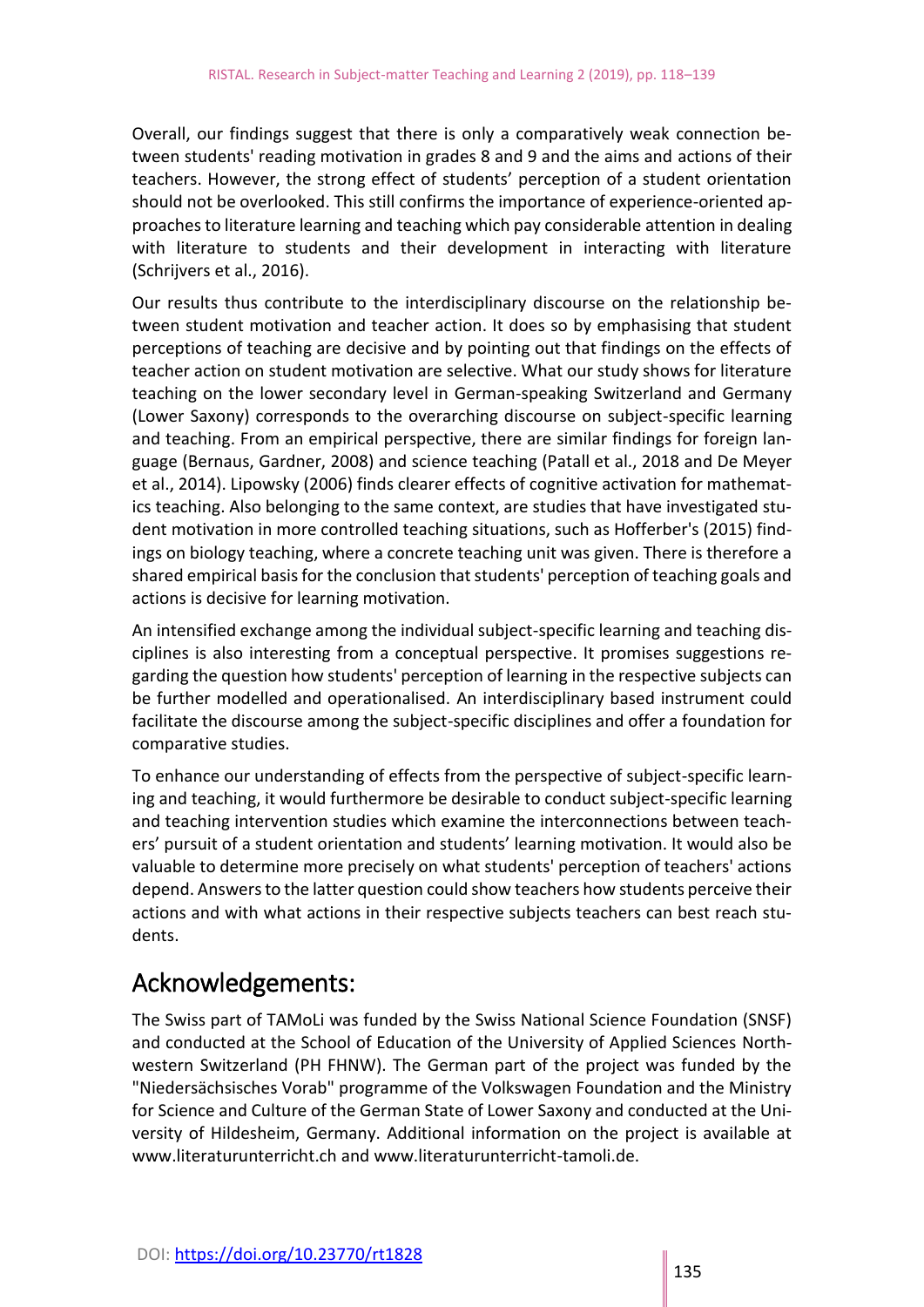Many thanks to the following project members for their crucial contributions to this article: Steffen Siebenhüner, Nora Kernen, Simone Depner, and, for editorial assistance with this text, Stephan Meyer of the Language Centre of the University of Basel.

### References

- Adams, R. J., Wilson, M., & Wang, W-C. (1997). The multidimensional random coefficients multinomial logit model. *Applied Psychological Measurement, 21*(1), 1–23.
- Adams, R. J., & Wu, M. L. (2007). The mixed-coefficients multinomial logit model: A generalized form of the rasch model. In M. Von Davier, & C. Carstensen (Eds.), *Multivariate and Mixture Distribution Rasch Models* (pp. 57–75). New York: Springer.
- Artelt, C., Naumann, J., & Schneider, W. (2010). Lesemotivation und Lernstrategien. In E. Klieme, et al. (Eds.), *PISA 2009. Bilanz nach einem Jahrzehnt* (pp. 73-112). Münster: Waxmann.
- Bates, D., et al. (2015). lme4: Linear mixed-effects models using Eigen and S4 (Version 1.0-6). Retrieved 5.7.19, [http://CRAN.R-project.org/package=lme4.](http://cran.r-project.org/package=lme4)
- Bäuerlein, K., Lenhard, W., & Schneider, W. (2012). *LESEN 8-9. Lesetestbatterie für die Klassenstufen 8-9.* Göttingen: Hogrefe.
- Bernaus, M., & Gardner, R. C. (2008). Teacher motivation strategies, student perceptions, student motivation, and English achievement. *Modern Language Journal, 92*(3), 387-401.
- Bertschi-Kaufmann, A., & Schneider, H. (2006). Entwicklung von Lesefähigkeit: Massnahmen Messungen – Effekte. Ergebnisse und Konsequenzen aus dem Forschungsprojekt «Lese- und Schreibkompetenzen fördern». *Schweizerische Zeitschrift für Bildungswissenschaften 28*(3), 393-421.
- Bertschi-Kaufmann, A., et al. (2018). Literarische Bildung in der aktuellen Praxis des Lese- und Literaturunterrichts auf der Sekundarstufe I. In D. Scherf, & A. Bertschi-Kaufmann (Eds.) *Ästhetische Rezeptionsprozesse in didaktischer Perspektive* (pp. 132-147). Weinheim: Beltz Juventa.
- Böhme, K., et al. (2018). Leseverstehen und literarische Bildung Welche Schwerpunkte setzen Lehrpersonen in ihrem Deutschunterricht und welche Texte wählen sie aus? Erste Befunde der TAMoLi-Studie. *leseforum.ch, 3*. Retrieved 29.7.19, https://www.leseforum.ch/sysModules/obxLeseforum/Artikel/642/2018\_3\_de\_boehme\_et\_al.pdf.
- Brophy, J. (Ed.) (2000). *Teaching (Educational Practices Series 1)*. Brussels: International Academy of Education (IAE).
- Darling-Hammond et al. (2005). Does teacher preparation matter? Evidence about teacher certification, Teach for America, and teacher effectiveness. *Education Policy Analysis Archives 13*(42). Retrieved 6.8.19, https://files.eric.ed.gov/fulltext/EJ846746.pdf.
- De Meyer et al. (2014). Does observed controlling teaching behavior relate to students' motivation in physical education? *Journal of Educational Psychology 106*(2), 541-554.
- Deci, E. L., & Ryan, R. M. (1985). *Intrinsic Motivation and Self-determination in Human Behaviour.* New York: Plenum Press.
- Eccles, J. S., Wigfield, A., & Schiefele, U. (1998). Motivation to succeed. In W. Damon (Series Ed.), & N. Eisenberg (Vol. Ed.), *Handbook of Child Psychology: Vol. 3. Social, Emotional, and Personality Development (5th ed.)* (pp. 1017-1095). New York: Wiley.
- Eccles, J. S., & Wigfield, A. (2002). Motivational Beliefs, Values, and Goals. *Annual Review of Psychology, 53*, 109-132. Retrieved 28.7.219, http://outreach.mines.edu/cont\_ed/Eng-Edu/eccles.pdf.
- Eggert, H. (2002). Literarische Texte und ihre Anforderungen an die Lesekompetenz. In N. Groeben, & B. Hurrelmann (Eds.), *Lesekompetenz. Bedingungen, Dimensionen, Funktionen* (pp. 186–194). Weinheim: Juventa.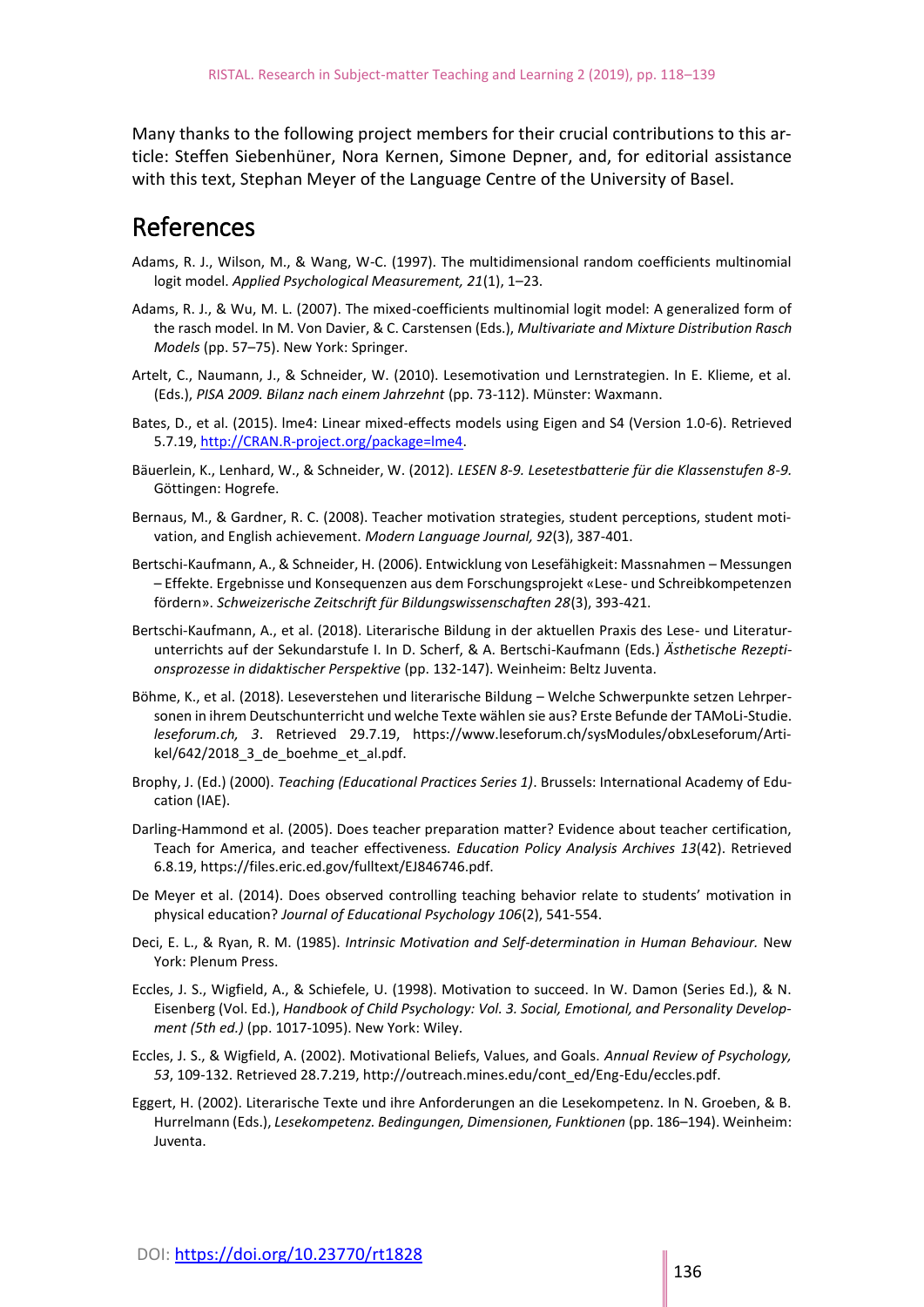- Enders, C. K., & Tofighi D. (2007). Centering predictor variables in cross-sectional multilevel models: A new look at an old issue. *Psychological Methods, 12*(2), 121-138.
- Garbe, C., Holle, K., & Jesch, T. (2010). *Texte lesen. Lesekompetenz – Textverstehen – Lesedidaktik – Lesesozialisation.* Paderborn: Schöningh.
- Graf, W. (2007). *Lesegenese in Kindheit und Jugend. Einführung in die literarische Sozialisation.* Baltmanssweiler: Schneider Verlag Hohengehren,
- Guthrie, J. T. (2004). Teaching for literacy engagement. *Journal for Literacy Research, 36*(1)*.* Retrieved 15.11.2019, https://journals.sagepub.com/doi/abs/10.1207/s15548430jlr3601\_2.
- Guthrie, J. T., & Wigfield, A. (2000). Engagement and motivation in reading. In M. L. Kamil, et al. (Eds.), *Handbook of reading research (3rd ed.)* (pp. 403 – 422). New York: Longman.
- Guthrie, J. T., Wigfield, A., & You, W. (2012). Instructional contexts for engagement and achievement in reading. In S. L. Christenson, A. L. Reschly, & C. Wylie (Eds.), *Handbook of Research on Student Engagement* (pp. 601–634). New York: Springer.
- Hertel, S., et al. (2014). *PISA 2009 Skalenhandbuch.* Münster: Waxmann.
- Hofferber et al. (2015). Die Auswirkungen von autonomieförderndem Lehrerverhalten im Biologieunterricht mit lebenden Tieren. *Zeitschrift für Didaktik der Naturwissenschaften 21*(1), 17-27.
- Hurrelmann, B. (2004). Sozialisation der Lesekompetenz. In U. Schiefele, C. et al. (Eds.), *Struktur, Entwicklung und Förderung von Lesekompetenz. Vertiefende Analysen im Rahmen von PISA 2000* (pp. 37-60). Wiesbaden: Verlag für Sozialwissenschaften.
- Hussmann, A., et al. (Eds.). (2017). *IGLU 2016. Lesekompetenz von Grundschulkindern in Deutschland im internationalen Vergleich.* Münster: Waxmann.
- Kochan, D. C. (Ed.) (1990). *Literaturdidaktik – Lektürekanon – Literaturunterricht*. Amsterdam: Ed. Rodopi.
- Leuders, T., & Holzäfpel, L. (2011). Kognitive Aktivierung im Mathematikunterricht. *Unterrichtswissenschaft, 39*, 213-230.
- Lipowsky, F. (2006). Auf den Lehrer kommt es an. Empirische Evidenzen für Zusammenhänge zwischen Lehrerkompetenzen, Lehrerhandeln und dem Lernen der Schüler. In C. Allemann-Ghionda & E. Terhart (Eds.), *Kompetenzen und Kompetenzentwicklung von Lehrerinnen und Lehrern* (pp. 47-70). Weinheim: Beltz.
- Luke, D. A. (2004). *Multilevel Modeling*. Thousand Oaks: Sage Publications.
- Möller, J., & Schiefele, U. (2004). Motivationale Grundlagen der Lesekompetenz. In U. Schiefele, et al. (Eds.), *Struktur, Entwicklung und Förderung von Lesekompetenz. Vertiefende Analysen im Rahmen von PISA 2000* (pp. 101-124). Wiesbaden: VS Verlag für Sozialwissenschaften.
- Nickel-Bacon, I. & Wrobel, D. (2012). Lesekultur. *Praxis Deutsch*, *231*, 4–12.
- Noels, K. A., Clément, R., & Pelletier, L. G. (1999). Perceptions of Teachers' Communicative Style and Students' Intrinsic and Extrinsic Motivation. *The Modern Language Journal 83*(I), 23-34.
- OECD (Organisation for Economic Co-operation and Development). (2010). *PISA 2009 results: What students know and can do: Student Performance in Reading, Mathematics and Science (Volume 1)*. Paris: OECD.
- OECD (Organisation for Economic Co-operation and Development). (2017). STUDENT QUESTIONNAIRE FOR PISA 2018. MAIN SURVEY VERSION. CY7\_201710\_QST\_MS\_STQ\_CBA\_NoNotes. Paris: OECD. Retrieved 28.7.19, http://www.oecd.org/pisa/data/2018database/CY7\_201710\_QST\_MS\_STQ\_No-Notes\_final.pdf.
- Patall, E. A., et al. (2018). Daily autonomy supporting or thwarting and students' motivation and engagement in the high school science classroom. *Journal of Educational Psychology, 110*(2), 269–288.
- Reid, I. (1988). *The making of literature: Texts, contexts and classroom practices*. Adelaide: Australian Association for the Teaching of English.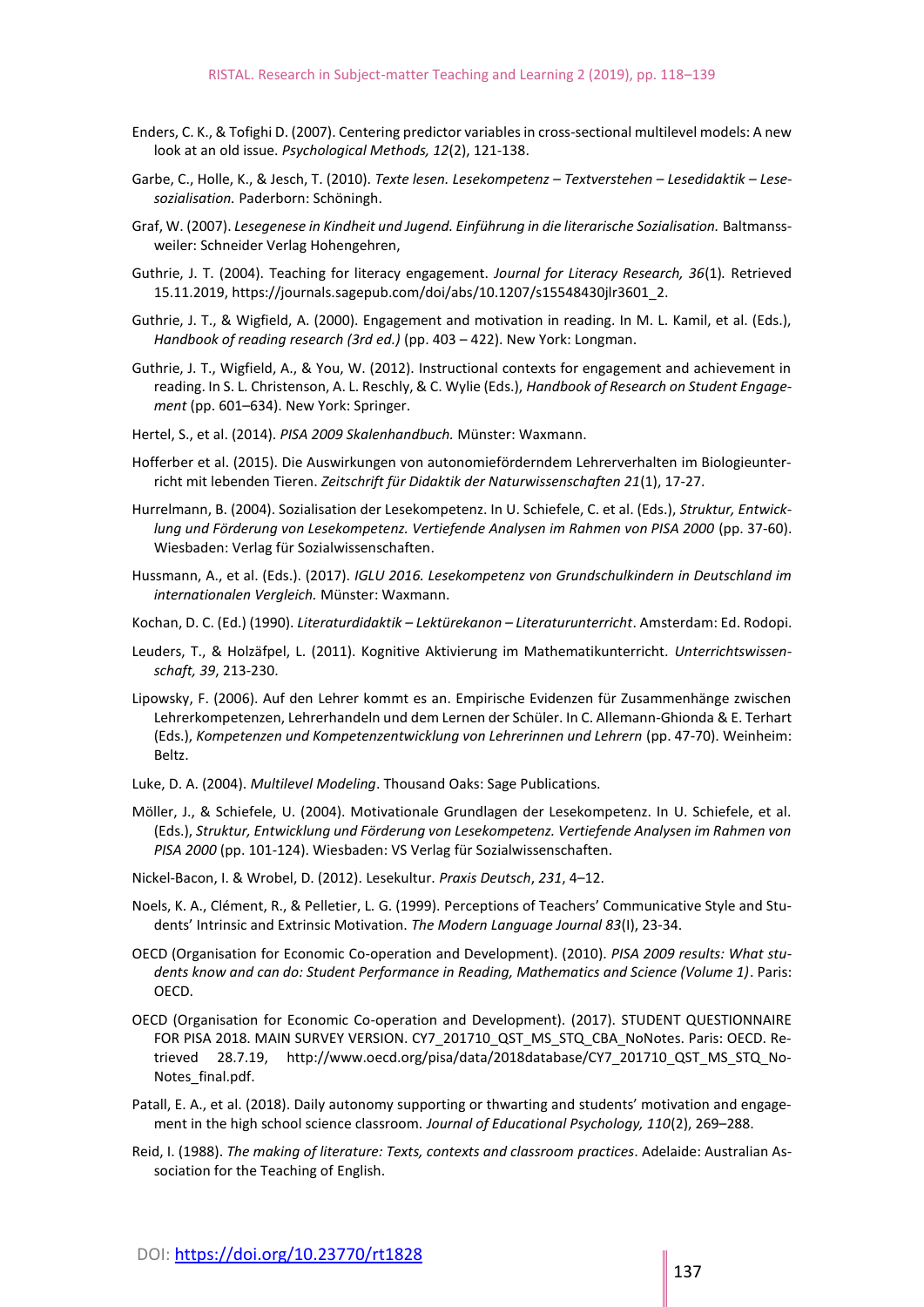- Resnick, L. B., Asterhan, C. S. C., & Clarke, S. N. (2015). *Socializing intelligence through academic talk and dialogue.* Washington: American Educational Research Association.
- Ryan, R. M., Connell, J. P., & Deci,.E. L. (1985). A motivational analasys of self determination and self regulation in education. In C. Ames & R. E. Ames, (Eds.), *Research on motivation in education: The classroom milieu.* San Diego: Academic Press.
- Ryan, R. M., & Deci, E. L. (2000). Self-determination theory and the facilitation of intrinsic motivation, social development, and well-being. *American Psychologist, 55*, 68-78.
- Schafer, J. L., & Graham, J. W. (2002). Missing data: our view of the state of the art. *Psychological Methods 7*(2), 147-177.
- Schipolowski, S., et al. (2018). *IQB-Bildungstrend 2015. Skalenhandbuch zur Dokumentation der Erhebungsinstrumente in den Fächern Deutsch und Englisch*. Berlin: Humboldt-Universität zu Berlin, Institut zur Qualitätsentwicklung im Bildungswesen.
- Schrijvers, M., et al. (2016). The impact of literature education on students' perceptions of self and others: Exploring personal and social learning experiences in relation to teacher approach. *L1-Educational Studies in Language and Literature, 16,* 1-37.
- Schrijvers, M. et al. (2019). Gaining Insight Into Human Nature: A Review of Literature Classroom Intervention Studies. *Review of Educational Research, 89, No 1, 3-45.*
- Siebenhüner, S., et al. (2019). Unterrichtstextauswahl und schülerseitige Leseinteressen in der Sekundarstufe I: Ergebnisse der binationalen Studie TAMoLi. *Didaktik Deutsch, 47*, 44-64.
- Spinner, K. (2016). Lesen als ästhetische Bildung. In A. Bertschi-Kaufmann, & T. Graber (Eds.), *Lesekompetenz - Leseleistung - Leseförderung. Grundlagen, Modelle und Materialien* (pp. 76-87). Zug: Klett & Balmer.
- UNESCO = United Nations Educational, Scientific and Cultural Organization (2012). International Standard Classification of Education ISCED 2011. UNESCO Institute for Statistics, Montreal. Retrieved 28.7.19, http://uis.unesco.org/sites/default/files/documents/international-standard-classification-of-education-isced-2011-en.pdf.
- van Buuren, S. (2007). Multiple imputation of discrete and continuous data by fully conditional specification. *Statistical Methods in Medical Research, 16,* 219–242.
- van Buuren, S., & Groothuis-Oudshoorn, K. (2011). mice: multivariate imputation by chained equations in R. *Journal of Statistical Software, 45*(3), 1-67. Retrieved 5.7.19, https://www.jstatsoft.org/v45/i03/.
- Wagner, W., Helmke, A., & Rösner, E. (2009). *Deutsch Englisch Schülerleistungen International. Dokumentation der Erhebungsinstrumente für Schülerinnen und Schüler, Eltern und Lehrkräfte*. Frankfurt am Main: GFPF; DIPF.
- Wieser, D. (2008). *Literaturunterricht aus Sicht der Lehrenden: Eine qualitative Interviewstudie.* Wiesbaden: VS Verlag für Sozialwissenschaften.
- Wilhelm, O., Schroeders, U., & Schipolowski, S. (2014). *Berliner Test zur Erfassung fluider und kristalliner Intelligenz für die 8. bis 10. Jahrgangsstufe [Berlin Test of Fluid and Crystallized Intelligence for Grades 8-10]*. Goettingen: Hogrefe.
- Witte, T., & Sâmihaian, F. (2013). Is Europe open to a student-oriented framework for literature? A comparative analysis of the formal literature curriculum in six European countries. *L1-Educational Studies in Language and Literature, 13*, 1–22.
- Wu, M., et al. (2007). *ACER ConQuest 2.0 – Generalised Item Response Modelling Software*. Camberwell: ACER.